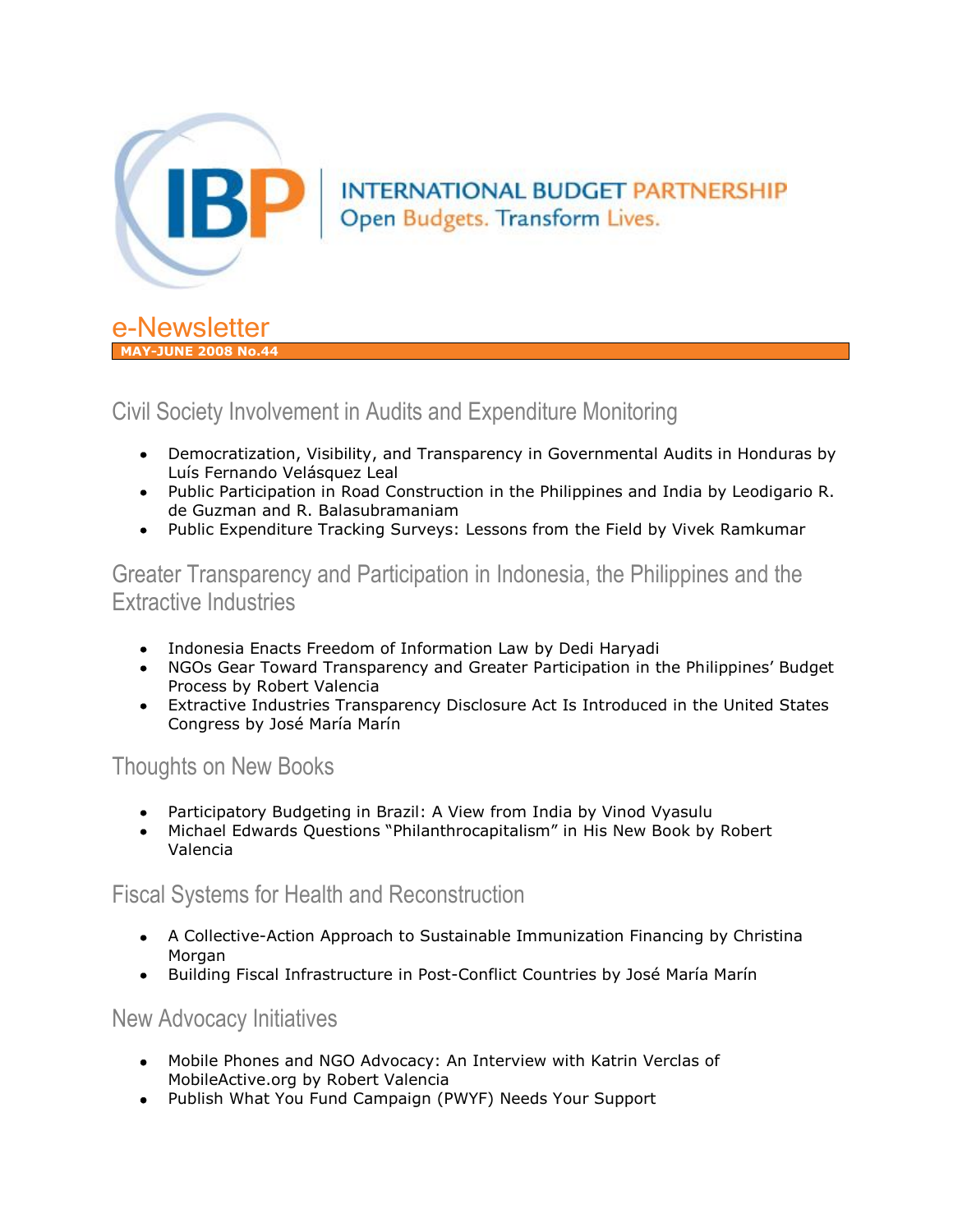### New Resources

- New in the IBP Participatory Budgeting Theme Page
- New World Bank Publications
- International Tax Dialogue
- Finding the Money, edited by Gábor Péteri

### **Democratization, Visibility, and Transparency in Governmental Audits in Honduras by Luís Fernando Velásquez Leal**

Despite significant efforts in Latin America to encourage civil participation in social auditing processes, the results have been limited because of the lack of coordination and communication between the civil society organizations (CSOs) who would provide the social oversight and the Supreme Audit Institutions (SAIs) who exercise institutional control. Traditionally, the only tool available for citizens to combat corruption and hold the government accountable has been denunciation, but this has not translated into significant improvements in public service provision. In some cases, the SAI perceives citizen participation in the audit process as an infringement on its institutional role, especially given the absence of protocols for such participation. Such protocols, or methodologies, for citizen participation could also increase trust in the SAI's oversight of the use of public resources. Ĩ

From September 2007 to March 2008 in Honduras, a methodology was developed by the Supreme Tribunal of Accounts (Tribunal Superior de Cuentas or TSC) with assistance from the World Bank, which allowed citizens and CSOs to participate in the TSC"s government audits. This methodology was designed to democratize the process and increase the transparency of government audits through a strategic alliance for improving public management.

The final methodology is the result of an important planning process that included developing the conceptual design and technical structure of the auditing process; implementing eight government audits with citizen participation in the areas of education, health, infrastructure, environment and municipalities; and training auditors and public employees of audited entities, as well as citizens from 87 CSOs across the country.

#### **The Honduras Methodology and Results**

The process for citizen participation in government audits consisted of five stages:

**Phase 1 – Citizen Input on the Selection of Audits**: This phase consists of integrating information generated by citizens and the media into the General Plan of Audits as a decisive element for choosing which institutions to audit.

**Phase 2 – Citizen Participation Roles and Information**: In this phase of an audit, the roles and activities of the TSC, as well as those of civil society and audited institutions, are discussed and agreed upon. This phase is important because it establishes the institutional and social alliances needed to improve the management of the audited entities and public service provision. These alliances help strengthen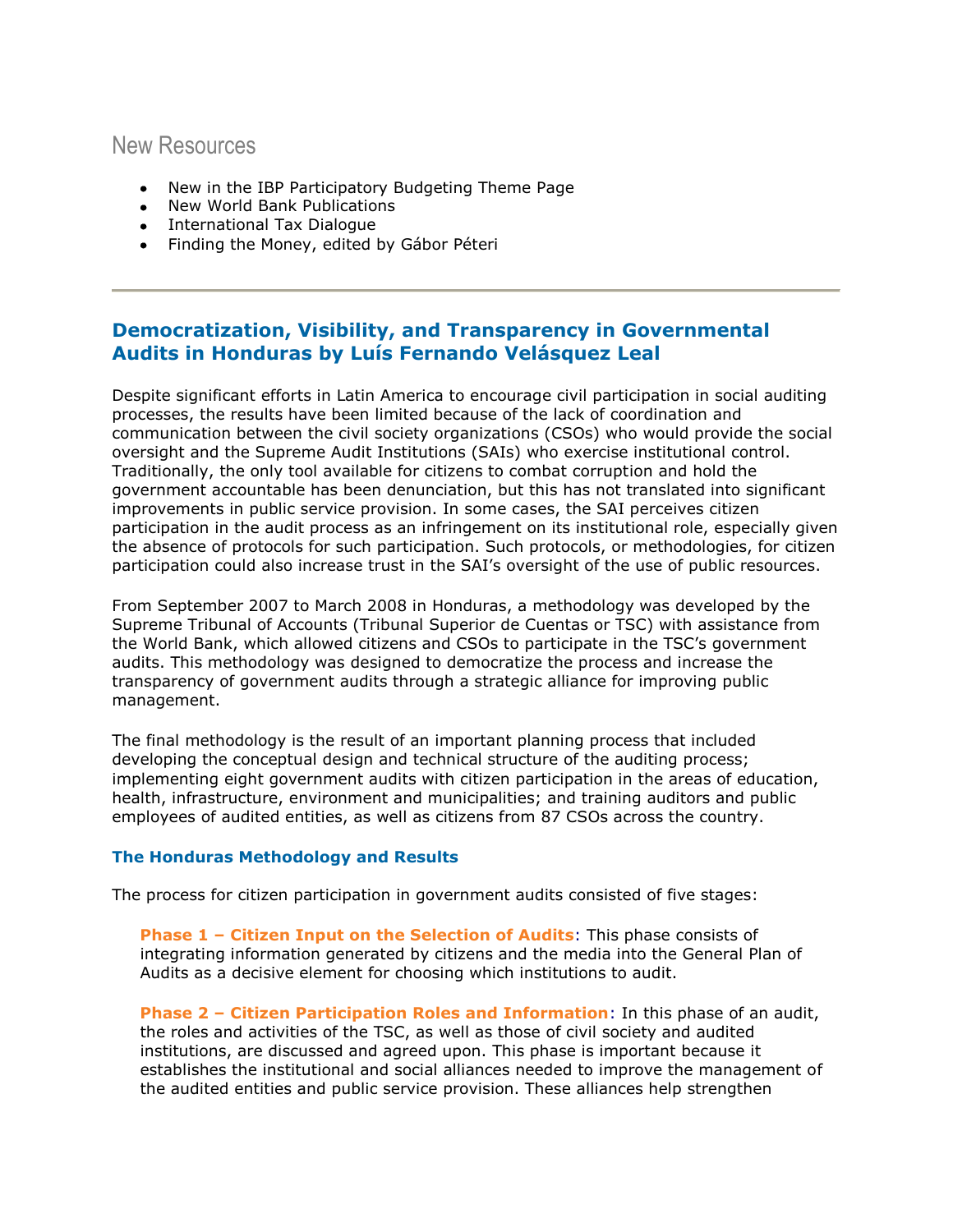communication channels and encourage citizens to voice opinions on critical aspects of the quality of services.

**Phase 3 – Institutional Control Development**: In this phase, the TSC holds a public hearing to explain to citizens how their input will be integrated into the auditing process, including the aspects and areas in which citizen contributions will not be included and why.

**Phase 4 – Public Presentation of Results**: The TSC presents in public hearings its findings and recommendations for improving the audited entity"s management, which include the roles and responsibilities of both the government and civil society. These hearings also provide an opportunity for the representative of the audited institution to sign a public commitment to make improvements based on the audit.

**Phase 5 – Citizen Tracking of Improvement Recommendations**: This last phase promotes citizen participation and control over the action plans for institutional improvement that arise from audits, substantially transforming traditional forms of social auditing that had existed in Honduras.

This new process for public participation in government audits has direct implications for the credibility of the TSC"s performance, generating a growing trust in both the auditing institution and the audited entities. It also strengthens the auditor"s ability to perform its oversight duties by enhancing its capacity to address social and community concerns. Lastly, the audit control process is transformed by incorporating citizens' perspectives on the quality of services provided by public agencies.

Below are data quantifying the participation of civil society in the eight audits that were performed in Honduras:

- 479 individuals from 84 CSOs participated directly in the process, and nearly 1,200 individuals attended the public hearings at which audit results were presented.
- Eight audited entities signed public commitments to improve their management.
- 79 percent of the information provided to the public was considered useful for institutional control purposes.
- 123 of 187 internal control deficiencies were detected because of information provided by the public.
- 12 of 23 cases related to noncompliance with existing laws were detected from the public"s input.
- 26 of 40 audit findings were determined by the public.  $\bullet$
- 92.8 percent of the total financial amount of civil liabilities was detected through information provided by the public.

#### **Lessons Learned**

- 1. Relevant improvements in the quality of government audits are possible within a short time period because of the strategic alliance between audit institutions, audited entities and civil society.
- 2. Social control, exercised through social auditing, does not replace institutional control but, rather, complements it, strengthens it and improves the audit institution's performance.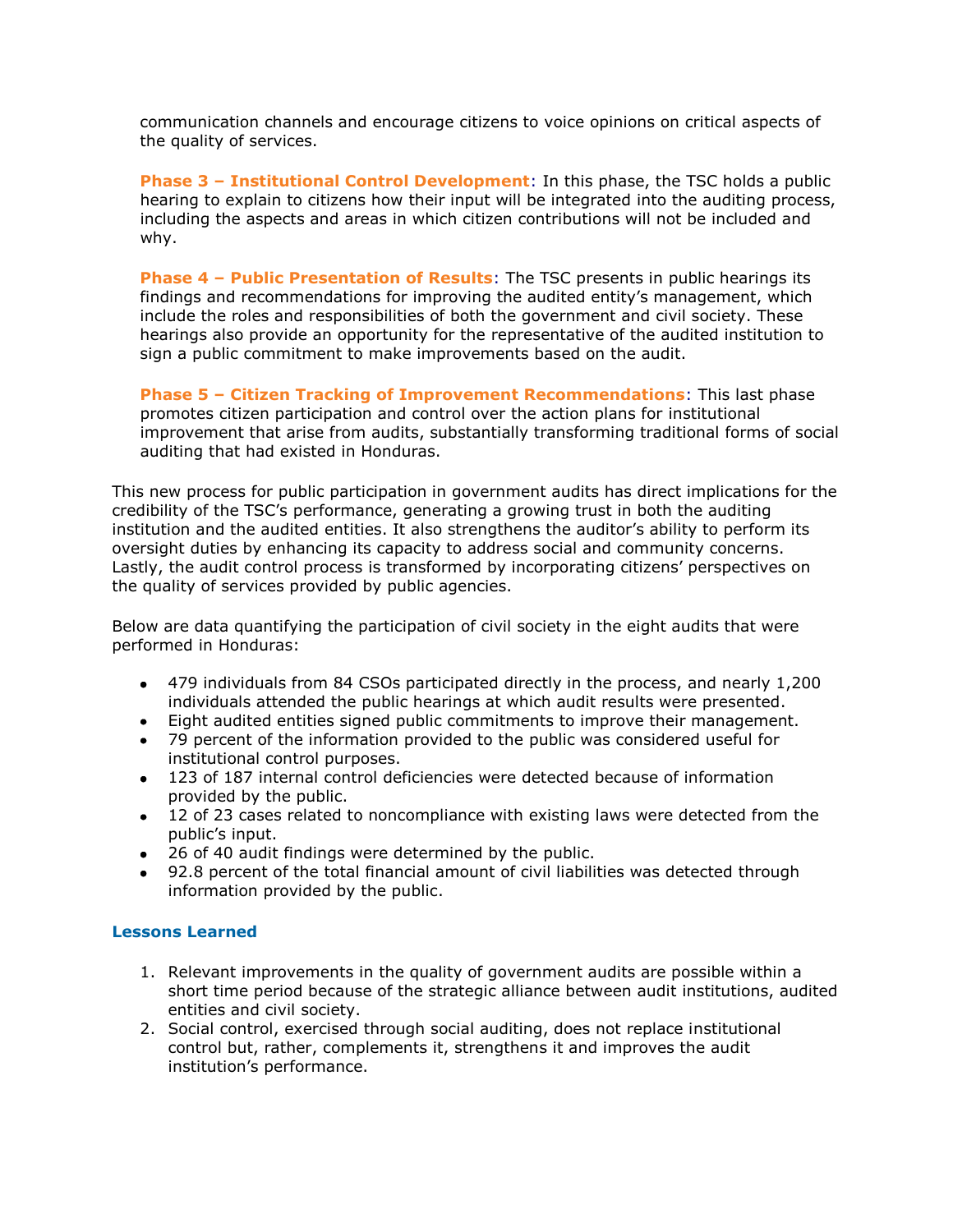- 3. A population knowledgeable about the operations and responsibilities of public institutions can be a determining factor in guaranteeing and improving transparency in the management of public resources.
- 4. Holding state institutions publicly accountable for their performance facilitates greater citizen understanding of and involvement in public affairs.

Today, the Honduras Supreme Tribunal of Accounts implements the new audit process on those institutions that the public believes represent major problems in public management.

For more information, visit [www.ac-colombia.net.](http://www.ac-colombia.net/)

#### **Public Participation in Road Construction in Philippines and India by Leodigario R. de Guzman and R. Balasubramaniam**

Physical infrastructure is critical to the economic development of a nation. High-quality, well-maintained roads not only can ensure that agricultural products and manufactured goods get to markets but also can save lives, as in the case described below of a road that leads to a hospital. Increasingly, civil society organizations (CSOs) around the world are engaging in monitoring road construction projects to ensure that the construction and maintenance of the roads are of high quality. In this article, we will look at efforts in the Philippines and India by two CSOs that have engaged in monitoring road construction and repair by creating networks and involving the local citizens in the process.

#### **Philippines: Bantay Lansangan (Road Watch)**

In a developing country such as the Philippines, roads take on a higher purpose  $-$  the presence of high-quality roads spells the difference between poverty and progress. Given the crucial importance of roads and highways, the pervasive problems in the procurement and construction of national infrastructure are striking. When community members are asked for their opinion of a road within their vicinity, it is not uncommon to hear complaints.

In 2007 the national government, CSOs, and the private sector formed Bantay Lansangan (Road Watch), a partnership among government, private, and non-government organization stakeholders and official development assistance partners in the national road sector. This partnership, which comprises 14 organizations, monitors the delivery of quality road services to ensure that users" needs are met through the efficient and transparent use of public resources, thus maximizing value for money and fostering corporate integrity.

A key component of Bantay Lansangan is a national network of volunteer monitors for road projects that will cover 15 regions across the country. Although this initiative is still in its early stages, it has begun holding meetings with partners and stakeholders to design the tools to be used in the monitoring project  $-$  such as a Road Users' Satisfaction Survey  $$ and to train the volunteers that will carry out the monitoring of the projects.

A Training of Trainers was held earlier this year, during which participants learned about the stages of road construction from procurement to maintenance. This training will be followed by a series of regional trainings for volunteer monitors beginning in August. Bantay Lansangan plans on training a total of 100 volunteer monitors. In addition to monitoring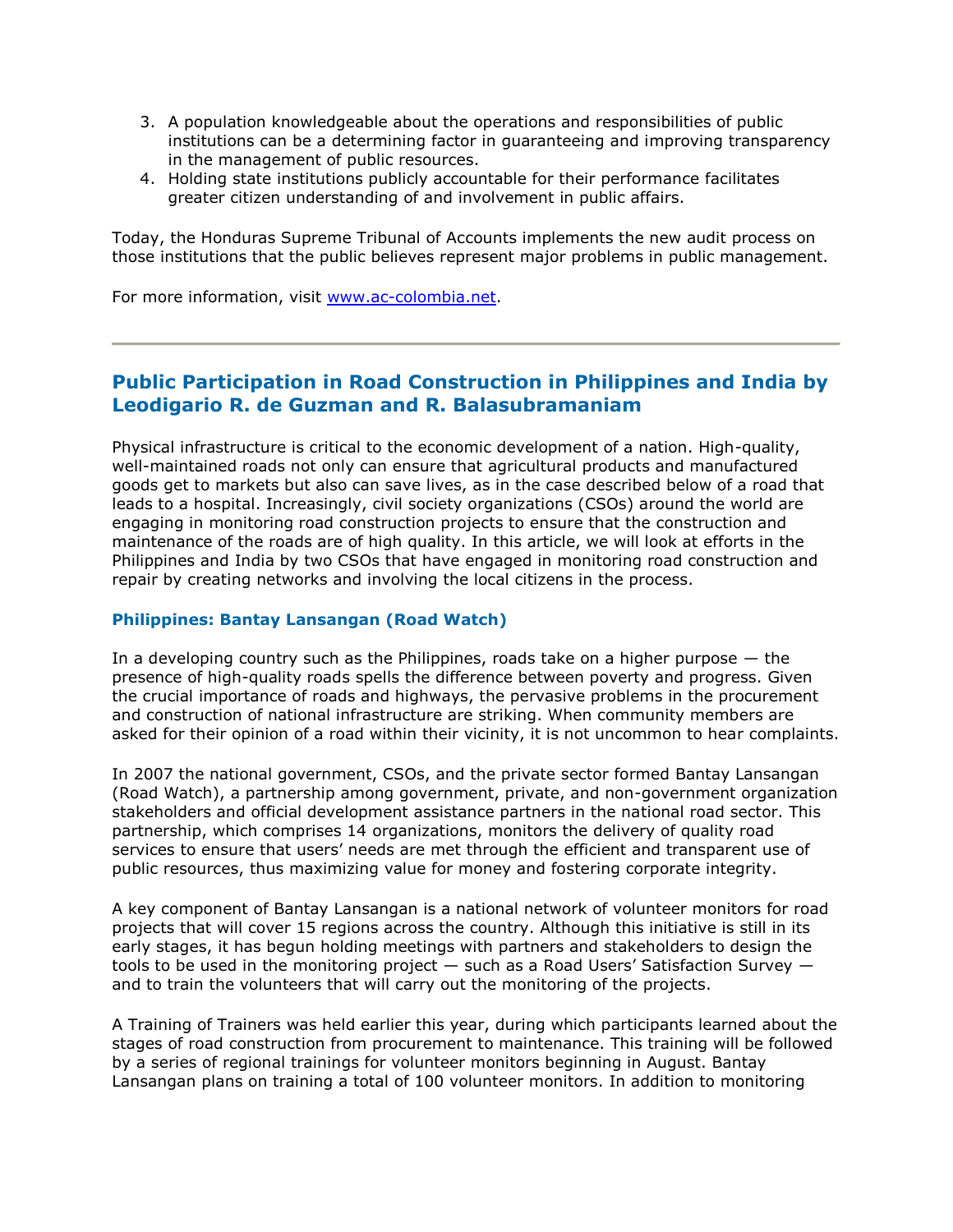road projects, trained volunteers will conduct the road users" satisfaction survey in their localities to gather data on the public's satisfaction with their roads.

The results of the monitoring and the user survey shall form part of a Road Sector Status Report Card that will measure the current status of the Philippines" national road systems. The first report card is expected to be out by the end of this year.

With roads and highways playing such an important and indispensable role in a nation's progress, it is paramount that citizens be given the opportunity to take part in ensuring their proper delivery. This monitoring project can be a model for multi-stakeholder partnership for good governance toward poverty alleviation.

For more information on Bantay Lansangan (Road Watch), contact Leodigario R. de Guzman at [deguzman\\_gabby@yahoo.com](mailto:deguzman_gabby@yahoo.com) or visit [http://www.bantaylansangan.org/.](http://www.bantaylansangan.org/)

#### **India: SVYM Road Monitoring**

Another group with experience in road monitoring is the Swami Vivekananda Youth Movement (SVYM) in India. They have successfully engaged all the critical stakeholders in the process of building and maintaining roads and increased community participation. A recent case study from SVYM details the lessons learned from the monitoring of a road in Kenchanahalli village that provides vital access to a charitable hospital.

Vivekananda Memorial Hospital is a charitable 10-bed hospital in Kenchanahalli village founded by SVYM and run by a group of dedicated doctors that serves the tribal-rural people from surrounding villages. The hospital is located along a 13.5 km road that had deteriorated badly throughout the years, making traveling on it a nightmare. "Reaching the hospital on time is sometimes a question of life and death for patients in critical condition. In such cases the road is actually a lifeline," says Dr. M R Seetharam, the SVYM head of health activities.

After several requests for road repairs to the authorities with no results, in August 2006 it appeared that some work on the road was finally going to happen. Concerned about potential road-repair "malpractice," SVYM filed a Right to Information (RTI) application asking about the details of the contract. The information revealed possible improprieties in the contract tender, and an investigation by the Lok Ayukta, the official anti-corruption institution, confirmed that proper procedures had not been followed.

The SVYM realized that filing a complaint against the contractors would lead to protracted legal proceedings and, in the meanwhile, the area and the villagers would still lack a good, usable road. It was at this point that a new "Road to Road-laying" was proposed. The plan was to conduct a new estimate for the work, issue a call for tenders and award the work to qualified contractors. The selected contractor would be involved as a key stakeholder and would be required to ensure high-quality output. The engineers from CNNL, the company with official responsibility for the road, would ensure compliance with the clauses and specifications in the contract. And  $-$  most important  $-$  a committee of the local villages would be formed to act as a Social Audit Group. SVYM would facilitate the training and functioning of the Social Audit Group.

The role of the social audit committee, which comprised 22 men and women, was to monitor the road work on a daily basis, support the contractor when necessary and ensure that quality was maintained. This was the first time the community was taking an active role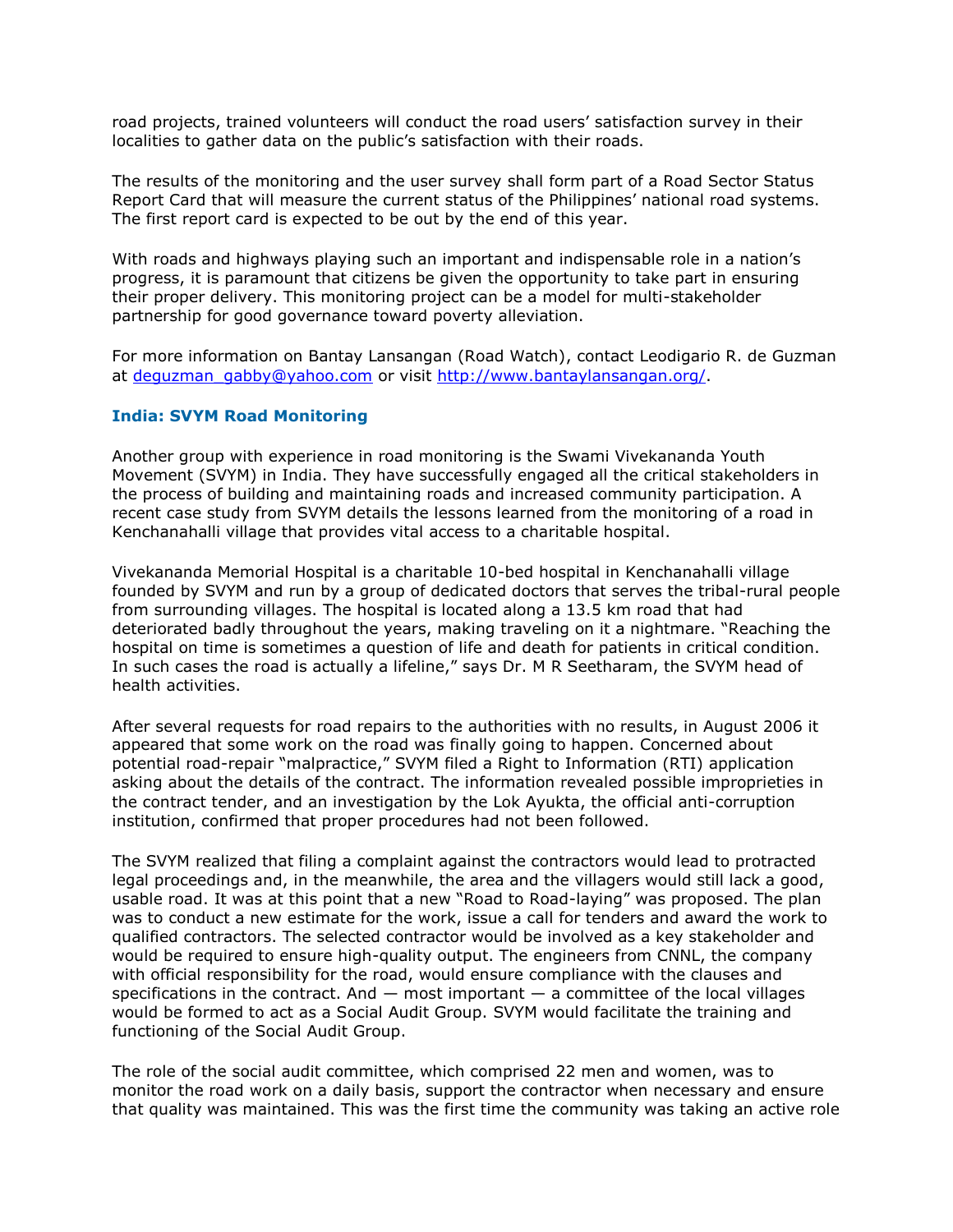in the development of a road. As Madan from Kalasoor says, "We had always taken our roads for granted and assumed it was the government's responsibility. If they were bad, we did not do anything except complain. Now we actually had the chance of getting involved in it actively."

As the work progressed, relationship between all the three stakeholders became more cordial and they became more adept at solving problems as they arose. Regular weekly stakeholder meetings were held to discuss project progress, outstanding issues and community observations. Since the committee members were already oriented to the crucial aspects of road construction and repair, they were in a better position to understand and deal with any technical issues and were better able to respond to concerns of community members directly without bothering the contractor or engineers. Because of their important role, the villagers feel ownership and pride in this road.

The entire 6.5 km stretch of phase one was completed without any major hurdles in a record time of 6 weeks, and the remaining 6 km will be completed in the second phase, beginning after the monsoons.

Swami Vivekananda Youth Movement (SVYM) is a development organization founded by Dr. R. Balasubramaniam in 1984 and is engaged in building a new civil society in India through its grassroots to policy-level action in Health, Education and Community Development sectors. Acting as a key promoter/facilitator in the community's efforts towards self-reliance and empowerment, SVYM is developing local, innovative and cost-effective solutions to sustain community-driven progress. The organization has more than 60 projects in the sectors of health, education, community development, awareness and training located throughout the districts of Karnataka State.

For more information about the organization and its activities, go to: [www.svym.org.in.](http://www.svym.org.in/)

### **Public Expenditure Tracking Surveys: Lessons from the Field by Vivek Ramkumar**

The IBP recently completed a report on NGO experiences with public expenditure tracking surveys, in which it presents case studies by NGOs in Tanzania, Malawi, Zambia and Mongolia. Although the report does not draw concrete conclusions on NGO experiences in conducting expenditure tracking surveys, it offers several lessons regarding this matter.

NGOs have distinct skills that they can bring to an expenditure tracking exercise. Many NGOs, particularly those at the grassroots level or with mass memberships, are grounded in local communities and have an intimate understanding of problems faced by these communities. These NGOs can draw upon their understanding of local problems to conduct an expenditure tracking survey that examines issues that are of most concern to the communities.

Further, a common aspect of the survey methodology employed by NGOs is the use of local people to administer questionnaires, which can increase citizens' understanding of budgets and thus strengthen the base on which advocacy efforts can be built.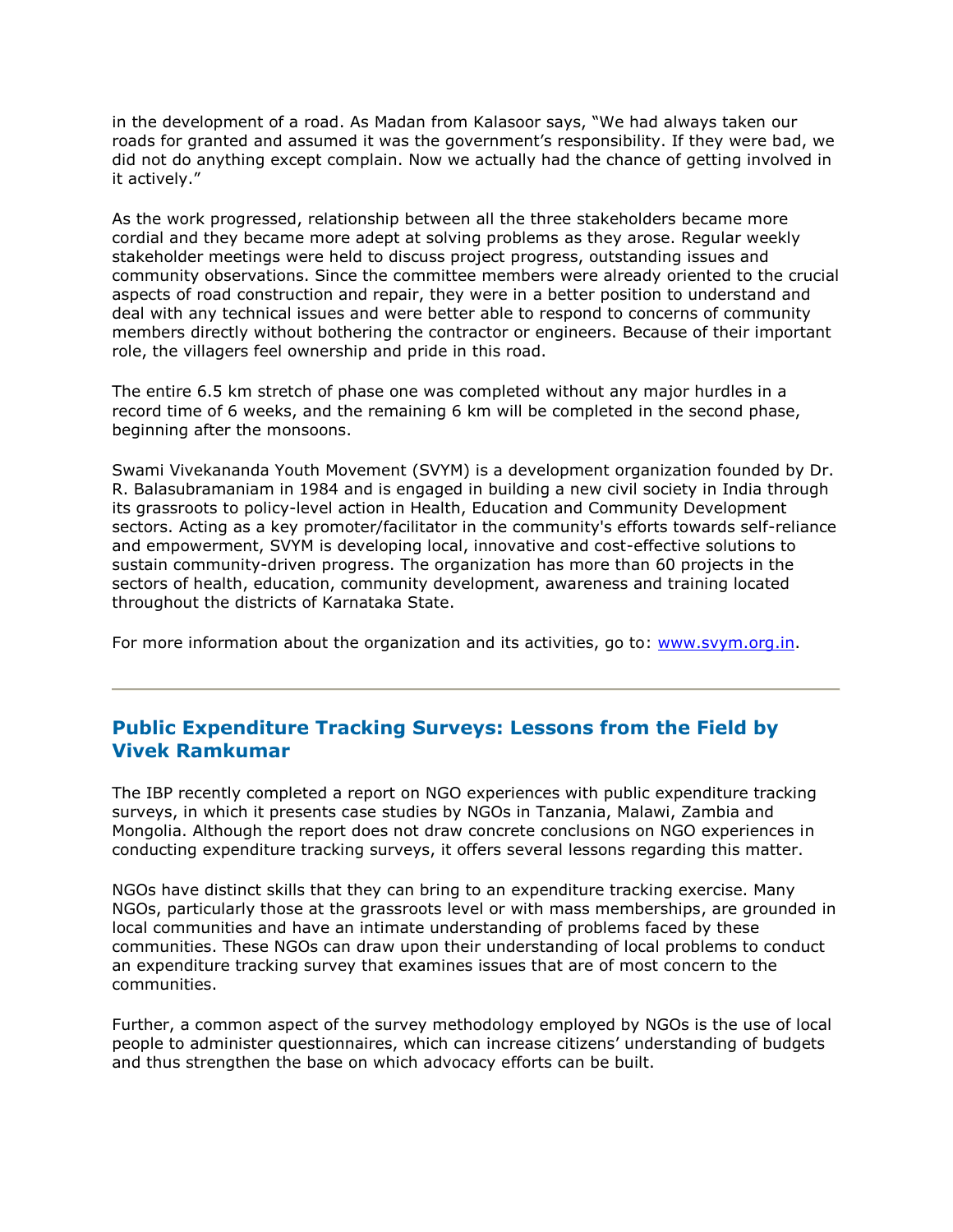However, NGOs face challenges in implementing expenditure tracking surveys; chief among them is the lack of access to information. To some extent, this problem is predictable in that if reliable information were readily available, an expenditure tracking survey would probably not be needed in the first place. Nevertheless, there is a difference between cases in which data are unreliable because they are incorrect and cases in which officials simply refuse to share data. (For more information on access to budget information, please visit [www.openbudgetindex.org.](http://www.openbudgetindex.org/))

Another challenge faced by NGOs is that governments often follow complicated systems of financial transfers for sectors such as education and healthcare, in which funds flow from the central levels to districts and finally to schools and hospitals. In order to implement an expenditure tracking survey, an NGO needs to be equipped technically to navigate through the financial procedures these transfers entail.

While expenditure tracking surveys have the potential to identify leakages within a financial system and inform positive policy changes, these outcomes can be imperiled by adverse reactions from a government. The report cites an example in Tanzania, where in 2005 an NGO publicized negative findings from an expenditure tracking survey report that was commissioned by the Tanzanian government. The NGO sponsored advertisements in newspapers and on broadcast programs presenting its public expenditure tracking survey findings, to which the government responded by forbidding the Education Ministry from cooperating with the NGO. Nonetheless, pressure from the international community coupled with the NGO's popularity with the public  $-$  prevented the government from banning the organization.

Additionally, "expenditure tracking surveys" has become a catch-all phrase used by NGOs to define a number of expenditure monitoring activities that are often beyond the scope of a traditional expenditure tracking survey exercise. In many instances, the research objective of an NGO is not limited to identifying leakages of funds from one level of government to another but often includes identifying shortages of health or education funding and shortfalls in school and hospital quality. The focus on assessing the adequacy of budget allocations that NGOs often bring to an expenditure tracking survey can be read as a strength rather than a weakness in that the ultimate objective of these tracking exercises is surely to ensure that service beneficiaries  $-$  and particularly the poor and marginalized  $$ have access to high-quality services from properly funded education and health systems.

While expenditure tracking surveys can be a useful tool for NGOs, such surveys by themselves often do not enable a group to assess all of the problems it is working to address. Consequently, the IBP has documented a variety of tools that NGOs can use to track expenditures and monitor government budgets, including citizen report cards, social audits, and public procurement monitoring processes. All of these tools should be looked upon as part of a catalogue of methodologies that can be applied by NGOs to monitor government budgets and demand improvements in the effectiveness of budget implementation.

The International Budget Partnership has recently published the guide *Our Money, Our Responsibility: A Citizens' Guide to Monitoring Government Expenditures*. This guide offers an overview of government budget implementation processes and provides practical, tested tools that can be used by civil society organizations interested in monitoring government expenditures. The book is available online at [www.internationalbudget.org.](http://www.internationalbudget.org/)

For more information, contact Vivek Ramkumar at [ramkumar@cbpp.org.](mailto:ramkumar@cbpp.org)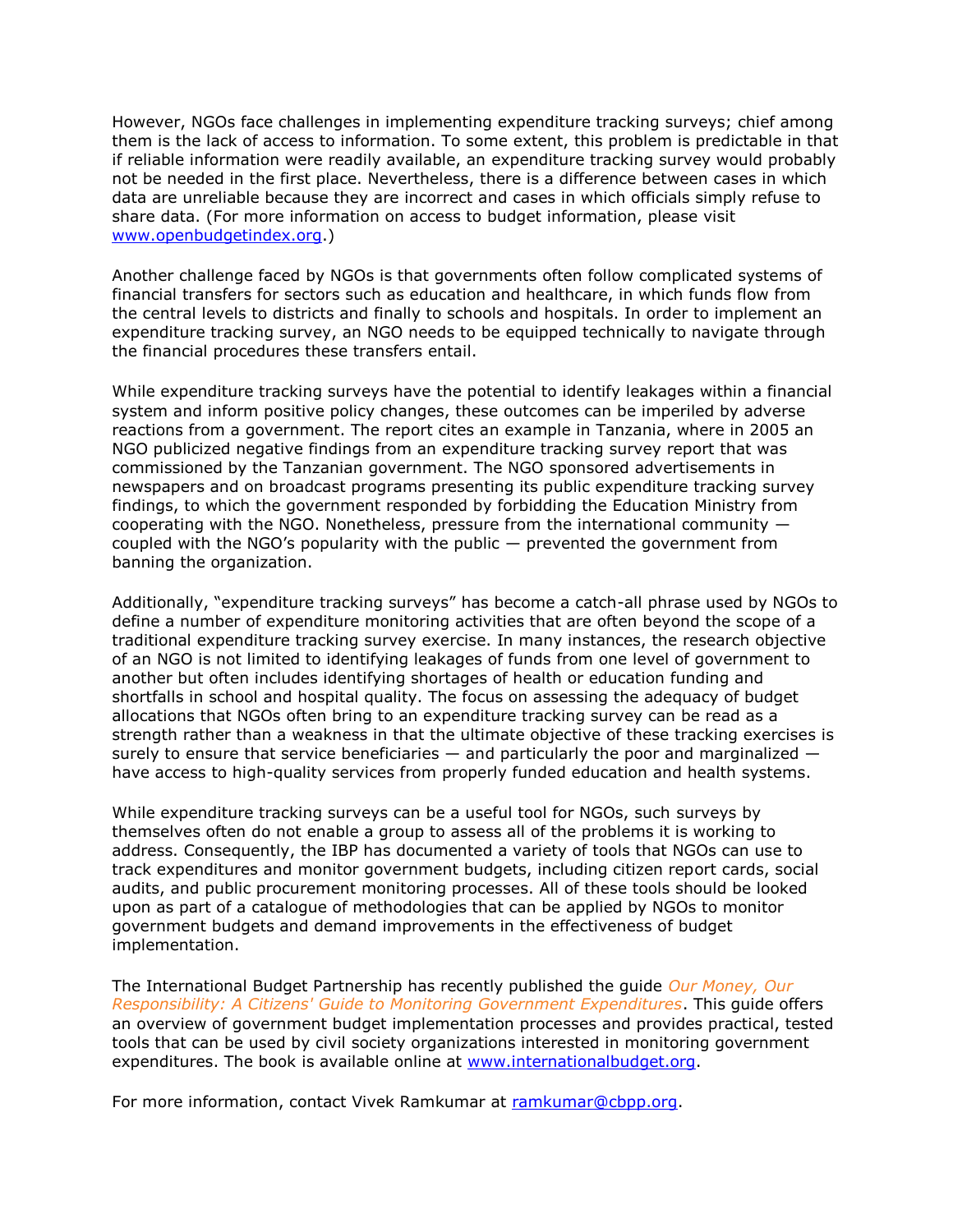### **Indonesia Enacts Freedom of Information Law by Dedi Haryadi**

Although it will not become effective until 2010, the passage of a Freedom of Information (FOI) law in Indonesia on April 3, 2008, was an historic moment not only for activists doing applied budget work but also for the public. After more than eight years of advocacy by many parties — a coalition of NGOs, donor agencies, journalists and various other pressure groups — all 10 of the factions in the Indonesian parliament unanimously approved the FOI bill.

The FOI law governs the following: 1) the obligation of public institutions to disclose information to the public, 2) the guarantee of the public"s right to have access to government information, 3) what information should be disclosed and how it should be made available to the public, 4) the procedures for accessing information, 5) what information will be exempted from the law's requirements, and 6) the tasks and functions of a commission of information. This commission will be responsible for drafting the policies and procedures for the implementation of the act.

This short article will closely examine the political and practical implications of the new FOI law for applied budget work and the ongoing advocacy for more transparent budget processes in Indonesia. Politically, the passage of this law clearly shows that the Indonesian people have begun to have some level of success in reclaiming their state. This success is due to the processes that have been in place as the nation transitions to greater democracy, which have provided significant opportunities to realize and strengthen the civil and political rights of the people. The recognition of these rights stands in stark contrast to what existed for decades under the authoritarian Suharto government that denied and neglected the civil and political rights of the people and strictly controlled the media and access to information.

This repressive state distorted the budget process at the national and local level by creating information asymmetries, i.e., not all of those who would be affected by budget decisions had access to sufficient information to effectively participate in those decisions. The result was the passage of asymmetric budgets that served narrow interests at the expense of the broader needs of the nation and its people. During this period, it was not only the Indonesian people who were denied access to important budget information but also members of parliament and other government officials. The budget process was not transparent and accountable, and the asymmetric budgets that came out of that process were characterized by mark-ups on the expenditure side, mark-downs on the revenue side and a prevalence of off-budget expenditures.

The implementation of the new FOI law will reduce information asymmetries in Indonesia"s budget process and make the budget more open and accountable. Indonesia was one of the countries included in the IBP"s 2006 Open Budget Index (OBI), a comparative measure of the level of transparency and inclusiveness of the budget processes in 59 countries. Is this a quote "...I was involved in the research on which our nation"s OBI score of 0.41 was based, which placed Indonesia in the third of five OBI categories of budget transparency and accountability," said Haryadi. Countries in the third category provide some budget information to citizens, and the 21 countries in this category included Bulgaria, Colombia, Costa Rica, Ghana and India.

Improving the level at which Indonesia provides information to its citizens and involves them in its budget process is important, in part, because research has shown empirically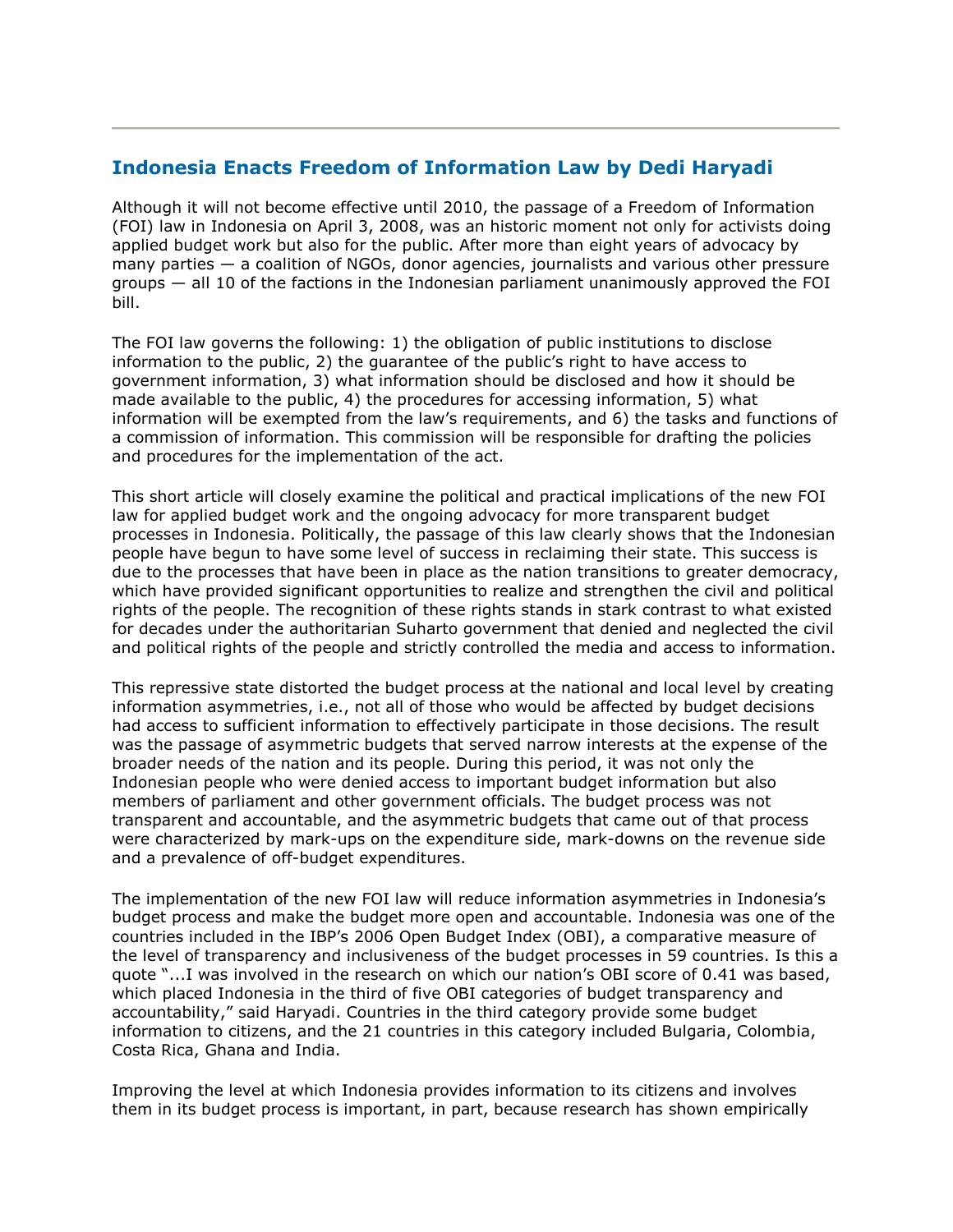that transparent and accountable government, of which FOI laws are a significant part, reduces the incidence of corruption. In addition to its potential for reducing corruption, the new FOI law could deepen civil society engagement in the budget process, improve public access to budget information, and increase public awareness of important issues. More specifically, advocacy for open and accountable budgets would be easier.

The potential of the new FOI law will become reality if we can succeed in addressing three critical factors related to its implementation. First, we need to increase and strengthen the public demand for information, including budget information. At the local level, an absence of strong public demand for information has made implementing the many existing bylaws on public participation and transparency difficult. Second, we need to ensure that the government has the capacity to provide and disclose budget information in a user-friendly form. And third, we need to increase activities that will improve the public's budget literacy — the awareness of and capacity to understand budget information and processes.

For more information, contact Dedi Haryadi at [dedi@tifafoundation.org.](mailto:dedi@tifafoundation.org)

#### **NGOs Gear toward Transparency and Greater Participation in the Philippines' Budget Process by Robert Valencia**

In the Philippines, civil society is diverse and dynamic, with a rich track record of service delivery, social innovation, political activism and lobbying for policy reform. As a result, a number of NGOs and coalitions are active in doing budget work at the national and local level. Among this group you can find Procurement Watch, which has developed pioneering methodologies for citizen oversight of national government procurements; [Galing Pook,](http://www.galingpook.org/) a foundation that conducts an annual competition that selects and awards the best quality local government programs; and the [Philippine Center for Investigative Journalism,](http://www.pcij.org/) which has published investigative reports, often using budget information, that have had extraordinary impact on Philippine politics.

However, projects conducted by civil society organizations (CSOs) at the sub-national and national level could be more critical and analytical if the groups had greater capacity for budget analysis and advocacy. For this reason, Social Watch Philippines convened a panel where? last May that shared perspectives and offered guidance on budget advocacy and its challenges, as well as some advances in the budget process in the Philippines. Divided into three sessions, the workshop touched upon vital topics such as budget analysis, media advocacy strategies and international experience in budget advocacy.

Among the selected panelists was Ravinder Singh Duggal, who explained that global experience has demonstrated that there are various ways in which to influence budgets and demand budget accountability. He also noted that work at different stages of the budget cycle is being taken up as an issue of good governance by an increasing number of groups.

In addition, Duggal noted the need for greater budget transparency in the Philippines based on the results of the IBP's 2006 Open Budget Index  $-$  a study of openness, transparency and accountability of the budget process across 59 countries. In this study, the Philippines provides only some information on the budget to its citizens. A summary of the 2006 Open Budget Index results for the Philippines can be found at:

[http://www.openbudgetindex.org/CountrySummaryPhilippines.pdf.](http://www.openbudgetindex.org/CountrySummaryPhilippines.pdf)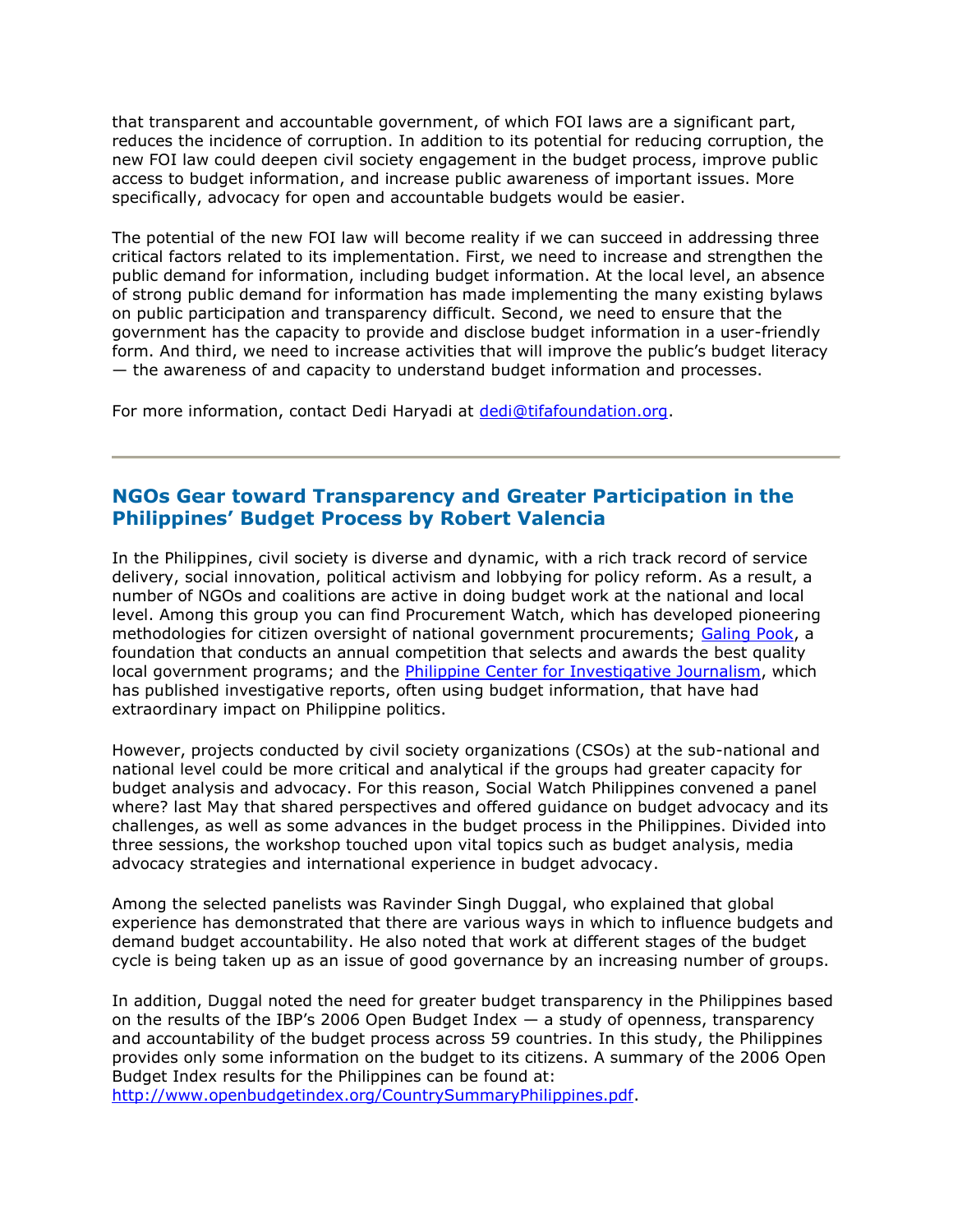The workshop served as an arena for discussing the lessons learned from the Alternative Budget Initiative (ABI), a consortium of different civil society groups and progressive legislators in the country. Among these lessons is the importance of engaging with key partners in the budget process and the need for non-governmental organizations (NGOs) and CSOs with different advocacy skills to work together. Promoted by Social Watch Philippines, the ABI encourages CSOs to acquire the skills needed to understand the dynamics of the timing and the approach when engaging legislators, as well as to conduct up-to-date, evidence-based research in order to set rational priorities that will guide the crafting of responsive sectoral budget proposals.

The workshop stressed the need to take advantage of the recently enacted resolution by the Philippine House of Representatives that allows NGOs to participate in the preparation of the national budget. This new resolution opens the door for NGOs to actively engage in the budget process and establish formal lines of communications with legislators.

The use of media strategies in budget advocacy was recommended, including developing cost-effective media kits, blogs, news releases and podcasts to help broadcast organizations' proposals nationwide. Also, attendees were encouraged to use lobbying as part of an integrated advocacy marketing plan that would attract the attention of lawmakers.

Additionally, two workshops discussed the future, gaps in performance and specific activities in such sectors as environment protection, agriculture, education and health in the Philippines.

For more information about Social Watch in the Philippines, visit [http://socialwatchphilippines.org/.](http://socialwatchphilippines.org/)

### **Extractive Industries Transparency Disclosure Act is Introduced in the United States Congress by José María Marín**

On May 15, 2008 Representative Barney Frank, the chairman of the U.S. House of Representative"s Financial Services Committee, and co-sponsors introduced the Extractive Industries Transparency Disclosure (EITD) Act for congressional consideration. The EITD Act would require oil, gas and mining companies listed on the U.S. Securities and Exchange Commission (SEC) to publicly disclose all payments made to foreign governments. The law is designed to curb corruption in countries where extractive industries represent a significant share of the economy and help increase the accountability of foreign governments, as well as foster good business practices for investors and companies. Ĩ

Governments from resource rich countries around the world receive significant payments from foreign companies for extractive operations; however, most of these payments are unaccounted for and are often swindled or mismanaged by corrupt officials. As evidence that these payments are not being put to good use, two-thirds of the world"s poorest people live in the 50 or more countries that can be characterized as resource rich, giving way to what is known as the "resource curse" or the "paradox of the rich." In addition to high poverty levels, many of these resource rich countries are characterized by weaker governance and greater instability.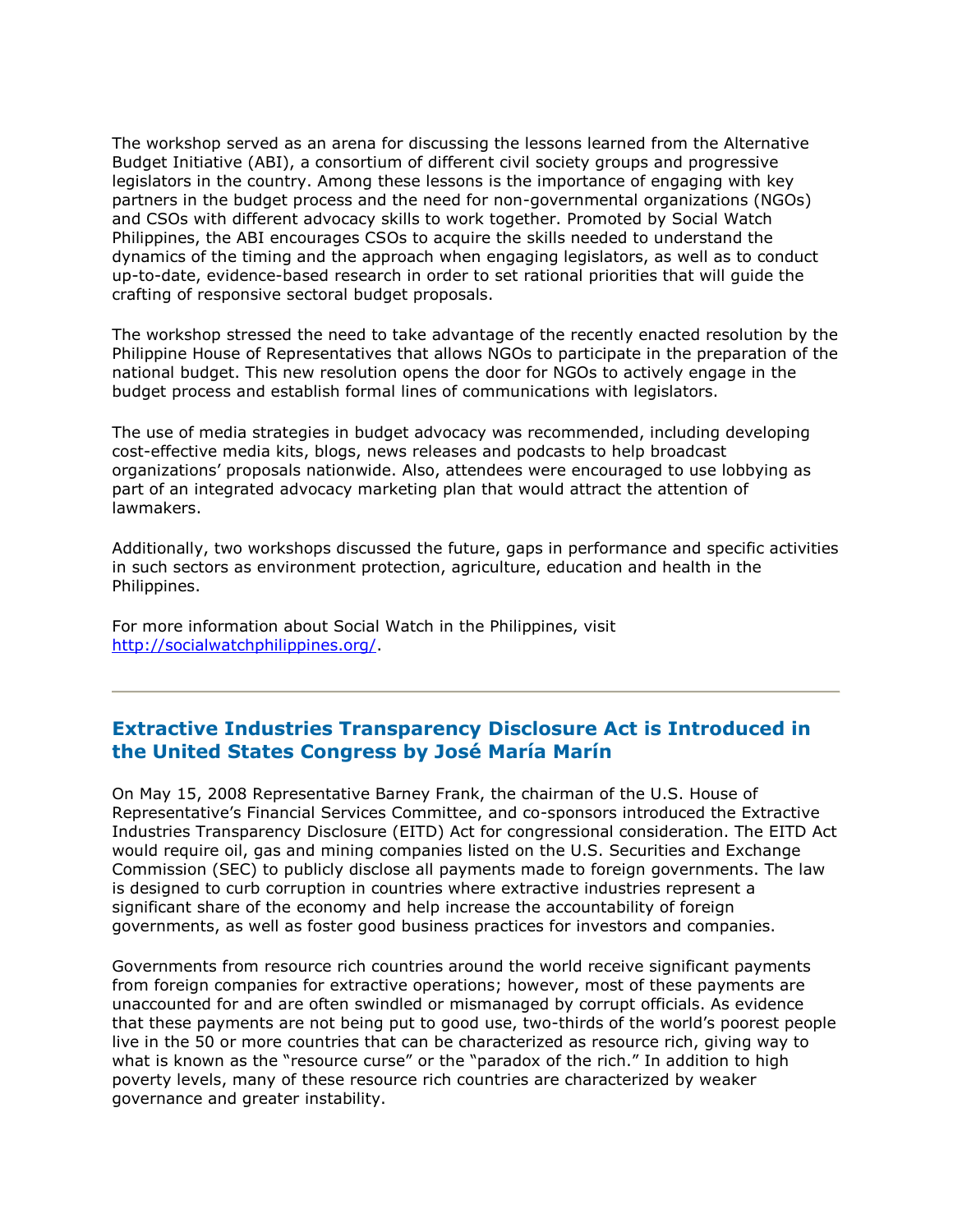The EITD Act would require companies to disclose in the financial statements already required by the SEC, country by country, all payments of over US\$100,000 made to foreign governments for oil, gas and mineral extractions. The law would apply to all companies involved in the extraction of oil, gas and minerals listed with the SEC, including U.S. and foreign companies. The act would apply to the majority of the largest oil, gas and mining companies in the world, setting an international precedent for the public disclosure of such information. It also would require that the information be compiled in a way that is directly accessible by the public and made available on the Internet. Such regulation would not criminalize any business transactions or create any new civil causes of action for such transactions.

The EITD Act would benefit investors, companies, foreign countries and the United States. The greater transparency that would result from the law would allow investors to better assess risk, especially since many of the companies that would be affected operate in volatile, high-risk countries. The EITD Act would benefit the affected companies by reducing reputation risk, as they could use the required disclosures to counter unfair accusations and blame-shifting from governments regarding these payments. The act will allow citizens in resource rich countries to hold governments to account, increasing levels of good governance and stability. The United States also would gain by reducing instability in the countries that supply it with natural resources.

The greater transparency that the EITD Act would provide would create the opportunity for civil society groups in resource rich countries to access information that previously had been hidden by profit-sharing agreements. There already exists a voluntary initiative called the Extractive Industries Transparency Initiative (EITI) that encourages resource rich countries to disclose company payments and revenue from oil, gas and mining. The EITD Act would complement this initiative since it would force companies to disclose their payments to governments in countries that are not members of EITI.

As stated by Dr. Morton H. Halperin, executive director of the Open Society Policy Center, "The freedom of information made possible by this bill will shed light on the billions of dollars governments are receiving from oil, gas and mining contracts. Governments can be then held accountable to their citizens and the international community for how the money is being spent."

It is possible to find similar laws around the world. The European Parliament approved an amendment to its Transparency Obligations Directive, which came into effect in January 2007 and promotes public disclosure by EU member states of payments made to governments by extractive companies listed on European stock exchanges. In late 2007 the European Parliament recommended new international accounting standards that would require mandatory reporting of revenue payments for extractive companies.

In the United Kingdom, all extractive companies listed on the Alternative Investment Market — part of the London Stock Exchange — must disclose all payments made to any government by the company for acquisition or maintenance of assets of over £10,000. Norway requires all companies in the country to report payments to foreign governments for natural resources extraction to the Brønnøysund Register Center of the Norwegian Ministry of Trade and Industry.

"In too many countries, the discovery of valuable natural resources has led to more harm than good. The principle that the people of a country ought to know what revenue is being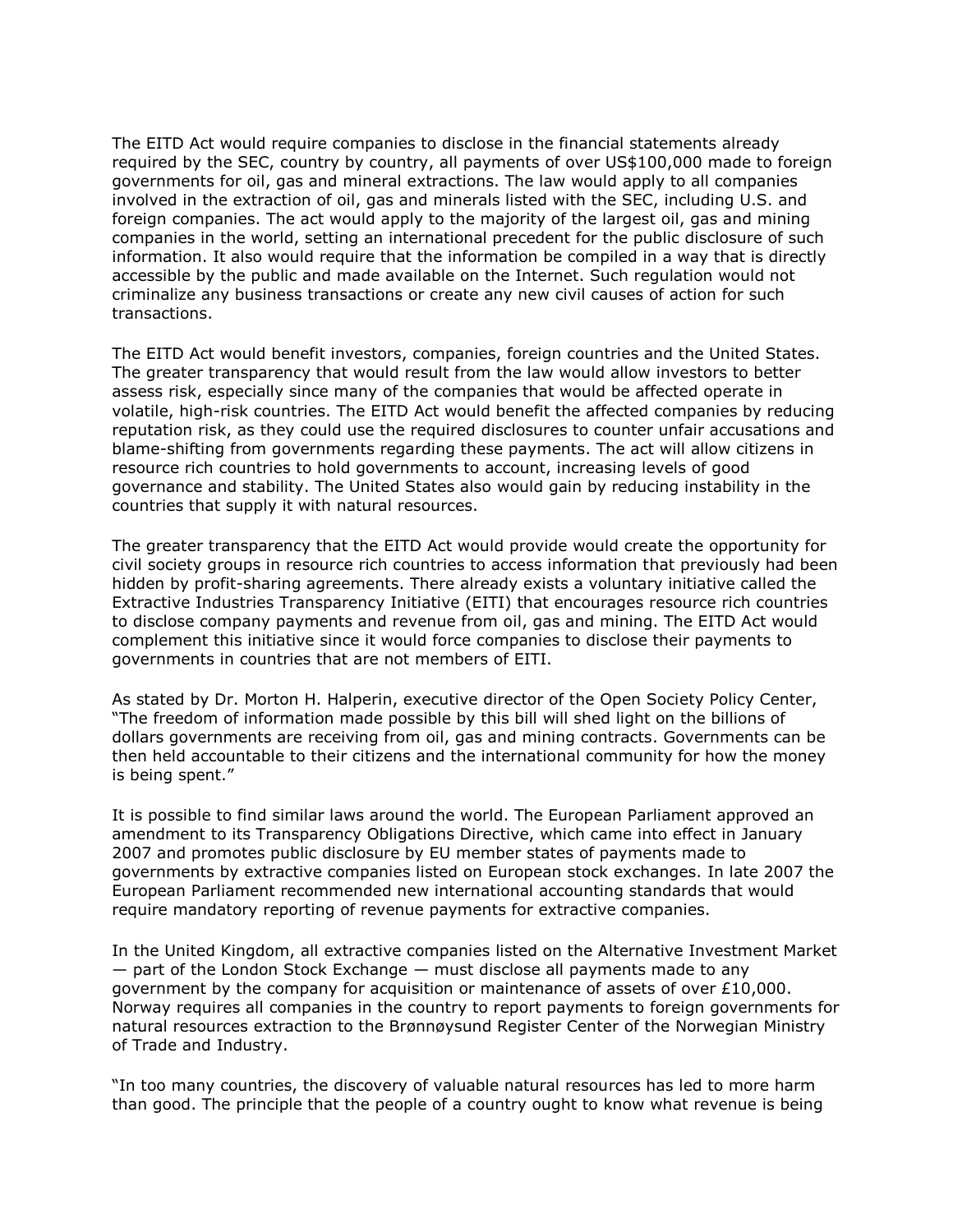generated by their country"s resources shouldn"t be a controversial one," said Representative Frank.

For more information, visit [www.openthebooks.org](http://www.openthebooks.org/) and [www.pwypusa.org.](http://www.pwypusa.org/) All the information in this article was obtained from materials on Open the Books website and the Publish What You Pay USA website.

### **Participatory Budgeting in Brazil: A View from India by Vinod Vyasulu**

Brian Wampler has written a fascinating book titled *Participatory Budgeting in Brazil: Contestation, Cooperation and Accountability* that examines one of the most interesting examples of citizen participation in the budget process. Cabe mencionar que Brazil era una dictadura cuando esto se introdujo en 1989. [1]

Wampler has taken the debate on participatory budgeting beyond Porto Allegre and examined its various manifestations across several Brazilian cities. In the process, he describes what is exceptional about Porto Allegre and the common factors found in all the examples of participatory budgeting in Brazil.

The main argument of the book is that "the substantial variation in the actual delegation of authority to citizens  $\dots$  can best be explained by  $\dots$  [a] mayoral administrations' incentives to choose to delegate authority, [b] the particular rule structure that is used to delegate authority to citizens, and [c] how CSOs and citizens respond to the new institutions." In other words initial conditions matter. The variations in these conditions also make prediction rather hazardous. The initial conditions in Porto Allegre were auspicious.

That there are variations across a country as huge as Brazil is no surprise. But that participatory budgeting has spread so widely across the country is noteworthy. Those of us who have been working with budgets as a tool of democracy, as the entry point for debates on public priorities, have much to learn from Wampler"s book. I cannot help but ask: what made this happen in Brazil and not in India, which has been a democracy since 1947?

Indian scholars have been attempting to answer this question for some time. A brief visit to Brazil, including stops in some of the cities Wampler examines, taught Chiranjib Sen and me that part of the answer is that the historical contexts of the two countries are different.

Wampler makes the unexpected point that Brazil"s military rule was an important factor in making participatory budgeting in the country possible. In the 1980s, Brazil embarked on a long and hard struggle to return to democracy. This effort built on the experience of military rule and the Worker's Party's (WP) fight for democracy. An appreciation for the importance of civil society institutions developed and was fostered at this time. Thus, when the new constitution was being written, the WP and others played an important part in defining Brazil as a union of the federal state, the provinces and the municipalities. It was unique to provide municipalities a constitutional status within which to experiment  $-$  a point of difference with India.

Because military rule had created distrust in the larger state, political power was vested in the people. A space was created for civil society (conselhos) in a way that has not happened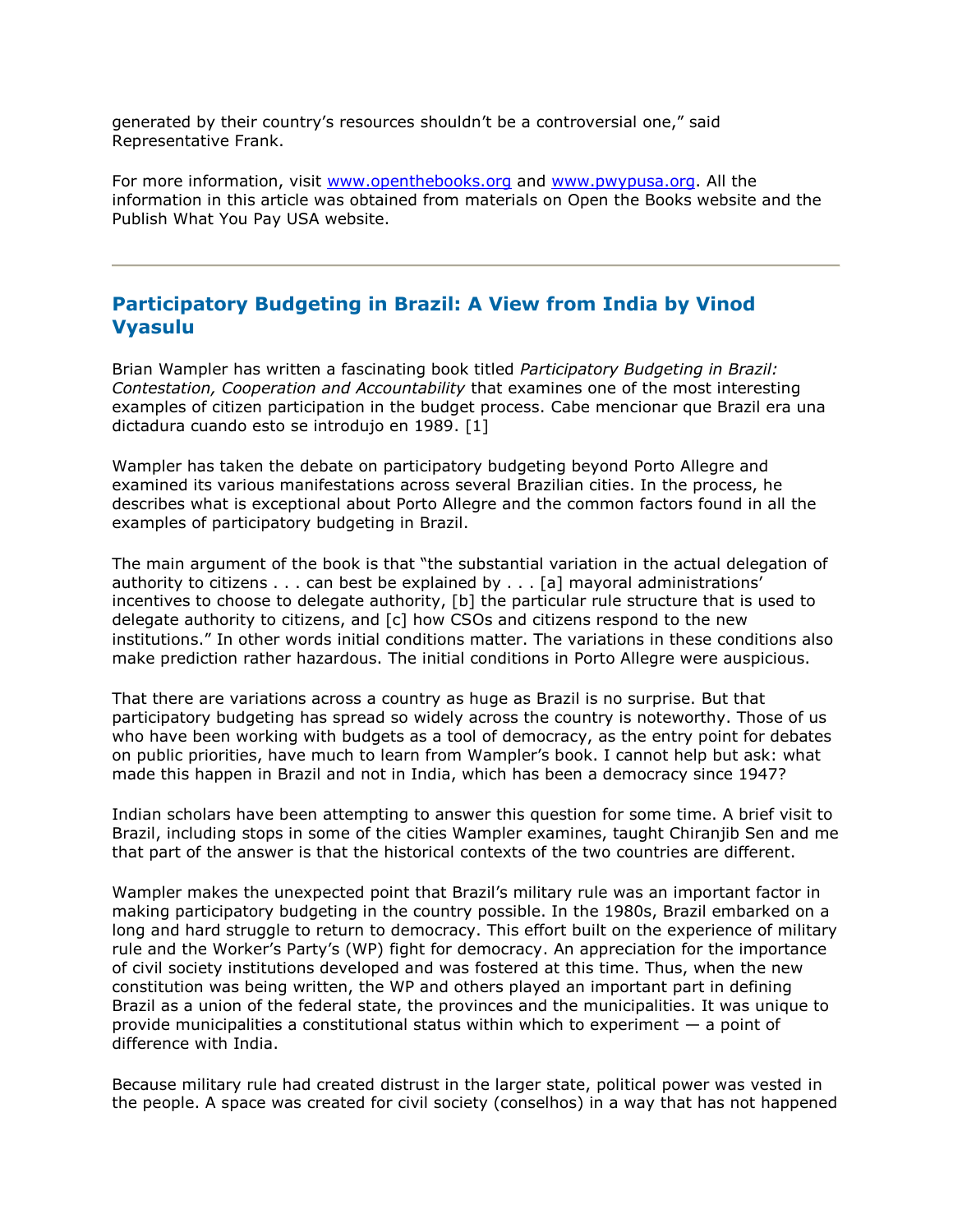in other countries, certainly not in India. At the municipal level in Brazil, there are elected councilors and a distinct set of elected participatory delegates. When the two work in tandem with a supportive mayor, we get Porto Allegre.

When the Worker"s Party won the election in Porto Allegre, it was able to move decisively. The mayor had constitutional status and could legitimately bring civil society into the process. There were a number of people schooled in the earlier struggle who worked diligently to bring people, including women and the poor, into participatory budgeting. Many studies have focused on the details of the Porto Allegre experience, but there has not been enough emphasis on the reason it was possible. Initial conditions are important, and they were favorable here.

Other cities had a different history, which influenced their experiences with participatory budgeting. Wampler"s work in bringing out these variations and nuances is an important contribution to our understanding not just of participatory budgeting but also of local budget processes, in general.

Wampler's conclusion is worth quoting in detail: "CSOs... NGOs... and international funding agencies and think tanks that advocate the adoption of participatory institutions need to be more cognizant of the potential trade-offs associated with the functioning of participatory institutions... When governments are not interested in promoting these new institutional spaces, they are more likely to overlook the demands of [participatory budgeting] participants, thereby emasculating the institution."

The point that participatory budgeting needs both a cooperation with government and a form of contestation brings home to us in other parts of the world the importance of both forms of work — it is not an either/or situation. But when does one cooperate, and when does one contest? [2] And how? Bridging the gulf between those who think the government has sold out to vested interests and those who argue that it is possible to bring change from within is no easy task.

It is incumbent upon CSOs to digest this information and apply it to their work. There is no general formula — in all cases judgments must be made, and we must recognize that judgments can be wrong. But when they are, we must learn to build on the experience gained.

[1] For a discussion of the Indian equivalent, see my book, *Panchayats, Democracy and Development*, Rawat Publishers, Jaipur, 2000.

[2] There is a wealth of experience within the IBP on this. See the forthcoming book, edited by Mark Robinson and Warren Krafchik, dealing with cases studies from several countries. Additional information is also available on the IBP website: [www.internationalbudgets.org.](http://www.internationalbudgets.org/)

For more information, contact Vinod Vyasulu at vinod vyasulu@yahoo.com.

Ĩ

### **Michael Edwards Questions "Philanthrocapitalism" in his New Book by Robert Valencia**

Michael Edwards, director of the Ford Foundation"s Governance and Civil Society programs, recently released his book titled *Just Another Emperor:The Myths and Realities of*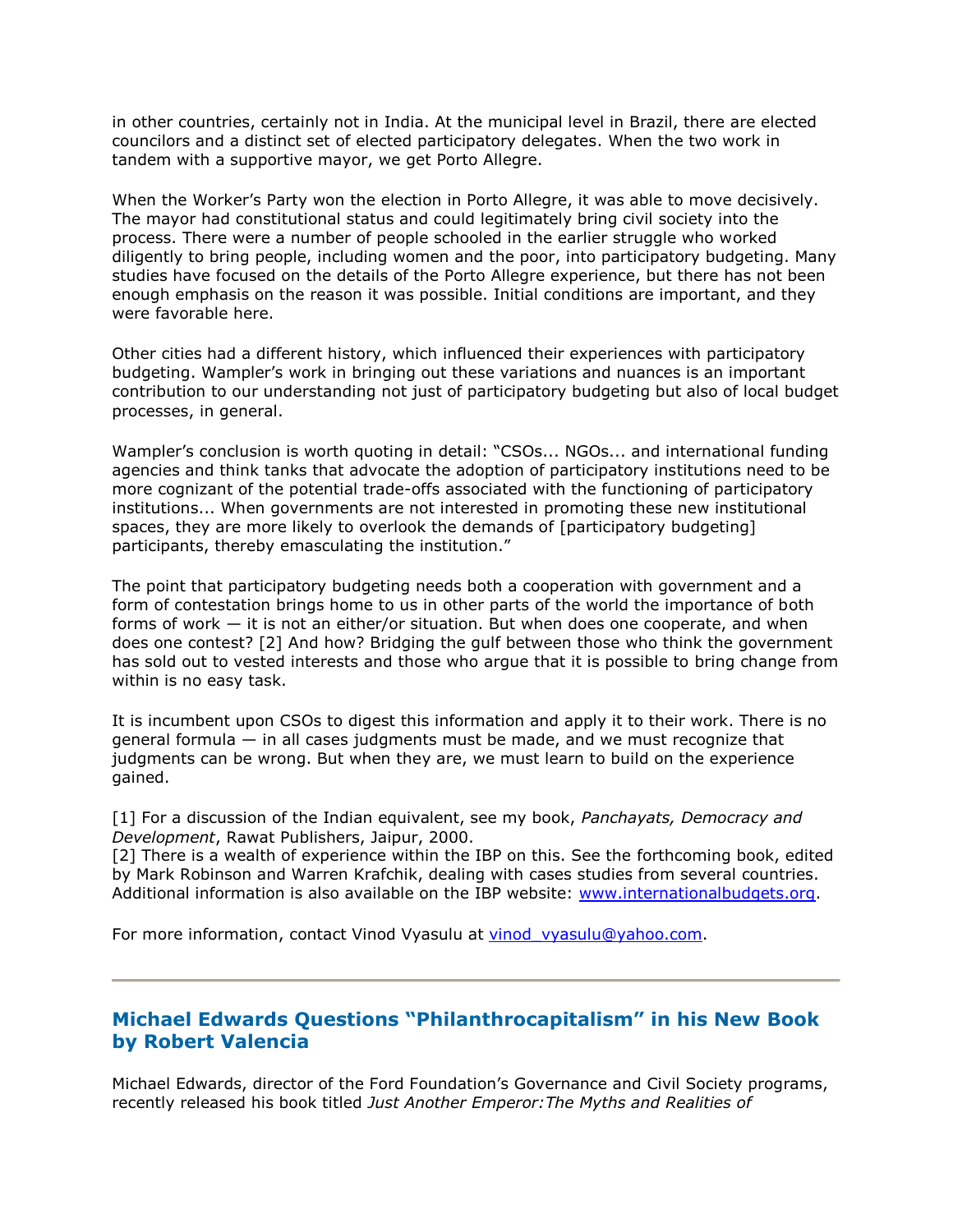*Philanthrocapitalism*, in which he raises concerns about the increasing influence of business thinking and market principles on the world of philanthropy. In an article based on his book, Edwards describes philanthrocapitalism as "a movement to harness the power of business and the market to the goals of social change."[1]

Edwards stresses critical points of philanthrocapitalism  $-$  and the hype surrounding it  $$ that might divert attention from the deeper changes that are required to transform society and argues that those who support extending business principles to the world of civil society and social change ignore the costs and trade-offs involved in doing so. Edwards explains that, while the efforts of philanthrocapitalists to deploy market methods to distribute goods and services may work on a smaller scale, "the evidence suggests that they are very difficult to operate successfully at scale, and that they usually experience some trade-offs between their social and financial goals." To support this point, he cites a survey of 25 joint ventures in the United States that found that all but three of the initiatives were characterized by a disconnect between their mission and the bottom line. Furthermore, the two joint ventures surveyed that showed the greatest success in financial terms were also those that had moved the furthest from their social mission by emphasizing activities more likely to increase income at the expense of advocacy and services to the neediest or most difficult to serve clients.

Edwards identifies some worrying trends related to the increasingly market-oriented approach to social change, including:

- "the loss of independence that comes with dependence on business or government,  $\bullet$ and the consequent weakening of civil-society"s ability to hold them accountable for their actions,"
- "the dilution of "other-directed" behavior by competition and financial incentives (for  $\bullet$ example, paying volunteers)," and
- "increasing inequality within civil society between well-resourced service providers (or other groups considered to be high performers by large investors) and underresourced community and advocacy groups."

While acknowledging that philanthrocapitalism may have increased the overall size of civil society, Edwards thinks it has done little to foster a concomitant increase in civil society's ability to bring about significant social transformation. He argues that this is because "the logics of business and social transformation are not just different — they pull in opposite directions in many important ways." Edwards draws a contrast between civil society, the success of which is often based on "the quality of interactions between people and the capacities and institutions they help to create," and business metrics that "privilege size, growth and market share." As Edwards puts it, "philanthrocapitalists are not in the mood to wait around for their results, and the metrics they use to evaluate success focus on shortterm material gains not long-term structural shifts in values, relationships and power."

Edwards concludes by observing that "the increasing concentration of wealth and power among philanthrocapitalists is unhealthy for democracy" and warns that "the use of business and market thinking can damage civil society, which is the crucible of democratic politics and social transformation." He calls for a global public debate to answer "the 55 trillion-dollar question (the amount of philanthropy that is projected to be created in the United States alone over the next forty years): will we use these vast resources to pursue social transformation, or just fritter them away in spending on the symptoms?"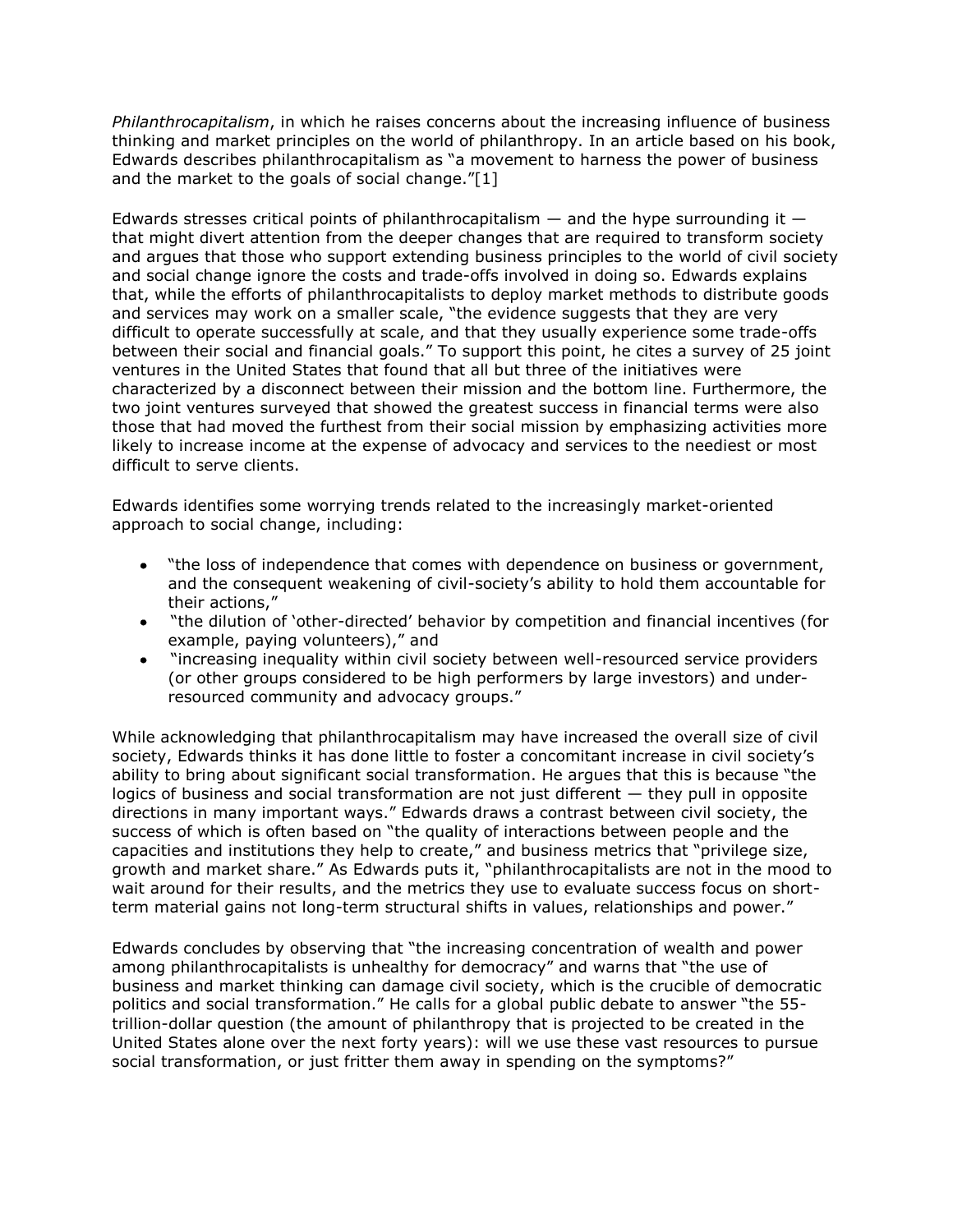In a response to Edwards, The Atlantic Philanthropies CEO Gara LaMarche says that while he agrees with much of what Edwards says in his article and book, "it is wrong to pose what Edwards calls "philanthrocapitalism" against traditional philanthropy, because much of his critique is as applicable as well to the large established foundations, which have hardly been in the vanguard of social movements."[2] LaMarche points to a few examples in which foundation support played a role in such social change campaigns as the civil rights" and women"s movements but argues that "meaningful social change that upsets the established social order will rarely receive — at least not in the critical earlier stages — support from establishment institutions."

LaMarche does not ignore the sometimes catalytic role that foundations have played in social change and cites Gunnar Mrydal"s report on racism commissioned by the Carnegie Foundation, An American Dilemma, and George Soros' role in moving the debate on drugpolicy reform forward as examples. However, he says that "foundations are not where social movement comes from; and in this respect the newer brand of venture capitalists resemble the older foundations they are beginning to overshadow."

Although LaMarche agrees with Edwards that the emphasis philanthrocapitalists place on measurability and applying market mechanisms to civil society and social change has been over-hyped, he argues that there is a real need for social-justice advocates and the foundations that fund them to address donors" concerns about the impact of funding for advocacy and social policy. He says, "That doesn"t mean that we should all become beancounters, or adopt the mind-numbing jargon of the corporate world. But it does mean we should take control of the "evaluation" discussion and work together to forge tools that can communicate the importance and impact of social-justice philanthropy to those who are not already singing from the hymnbook."

For more information on Michael Edward"s *Just Another Emperor: The Myths and Realities of*  Philanthrocapitalism, go to: [http://www.justanotheremperor.org/.](http://www.justanotheremperor.org/)

To download the publication, go to: [http://www.nonprofitquarterly.org/images/fbfiles/files/Just\\_Another\\_Emperor.pdf](http://www.nonprofitquarterly.org/images/fbfiles/files/Just_Another_Emperor.pdf) To read the review by the Non Profit Quarterly, go to: [http://www.nonprofitquarterly.org/content/view/513/1/.](http://www.nonprofitquarterly.org/content/view/513/1/)

[1] Unless otherwise noted, all quotations from Michael Edwards are from Michael Edwards, "Philanthrocapitalism: After the Goldrush," Democracy News Analysis from Open Democracy, March, 20, 2008, downloaded from <http://www.opendemocracy.net/node/36008/print>on July 1, 2008. [2] Unless otherwise noted, all quotations from Gara LaMarche are from LaMarche, Gara, "[Philanthropy for Social Change: A Response to Michael Edwards](http://atlanticphilanthropies.org/news/news/philanthropy_for_social_change_a_response_to_michael_edwards)," The Atlantic Philanthropies, April 9, 2008, downloaded on July 1, 2008.

### **A Collective-Action Approach to Sustainable Immunization Financing by Christina Morgan**

Immunization programs save tens of thousands of lives in the developing world, and the introduction of new vaccines will save many more. As new, pricier vaccines enter the global market, however, many developing countries are struggling to finance their immunization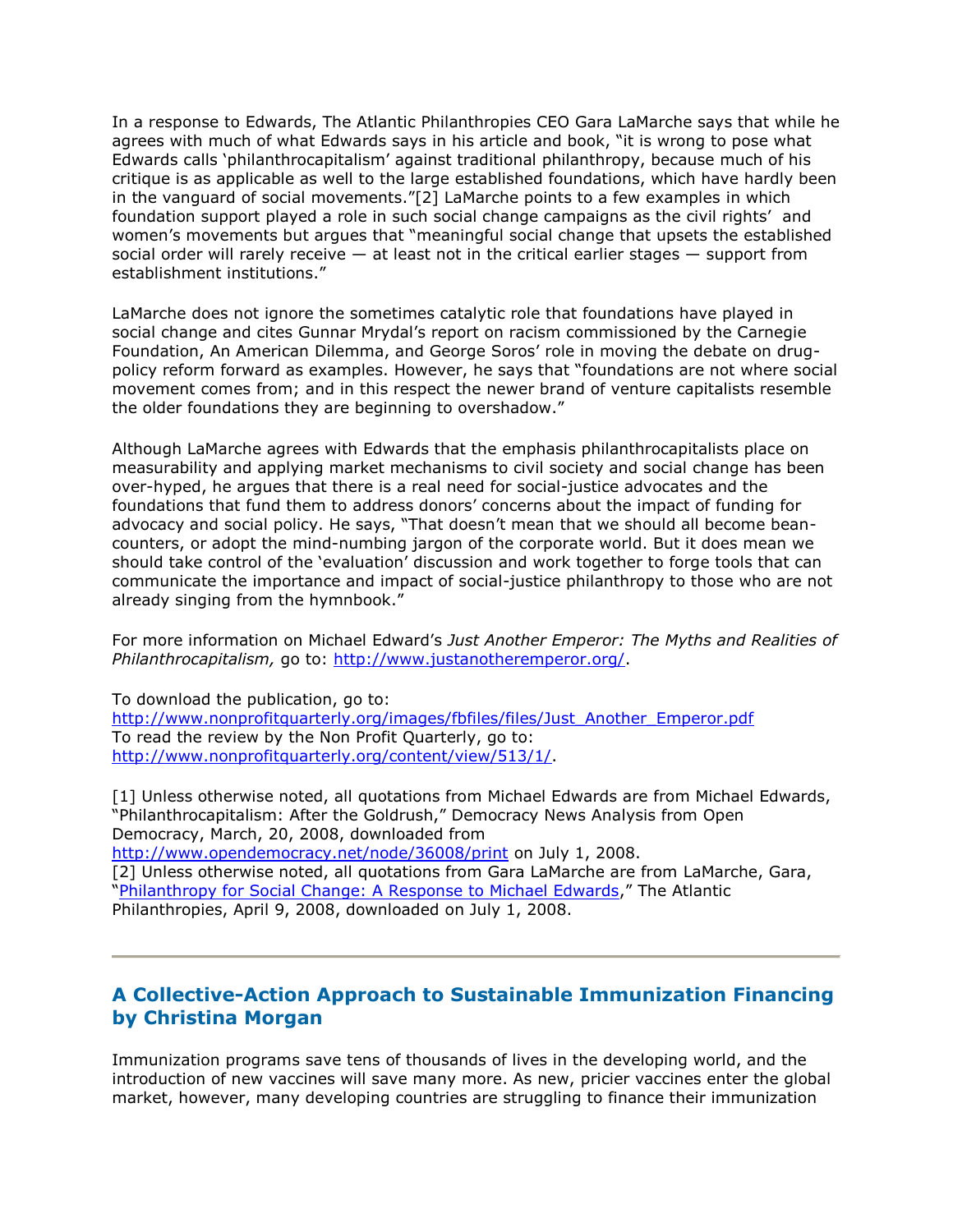programs. To address this growing challenge, the Sabin Vaccine Institute [\(http://sabin.org/\)](http://sabin.org/) has launched the Advocacy Project for Sustainable Immunization Financing. Funded by a generous grant from the Bill & Melinda Gates Foundation, the Advocacy Project concentrates its efforts in 12 African countries: Cameroon, DRC Ethiopia, Kenya, Liberia, Mali, Mozambique, Nigeria, Rwanda, Senegal, Sierra Leone, and Uganda and three Asian countries: Cambodia, Nepal, and Sri Lanka. Achieving sustainable immunization systems can demonstrate a country"s ability to deliver a valuable public good on its own terms.

The Advocacy Project will take two unique approaches to establishing sustainable immunization financing mechanisms. First, the public health and fiscal management experts who will compose the Advocacy Project team will serve as facilitators for domestic immunization stakeholders: not only parliamentarians and ministries of health and finance but also civil society actors and private businesses. Engaging these stakeholders in the budget process increases transparency and accountability.

A second unique approach is that the project will operate within a collective action framework. Advocacy Project team members will help set goals and strengthen communication and collaboration among domestic stakeholders and Global Alliance for Vaccines and Immunization (GAVI) partners (WHO, UNICEF, World Bank and others), who currently play a pivotal role in financing national immunization systems. The team will visit each country quarterly to collect information and provide feedback to key actors. Collective action will also be supported through frequent exchanges of key actors across countries. Acting collectively, participants will exchange best practices and hone their budget skills.

The ultimate goal of the Advocacy Project is to assist each country in establishing predictable and sufficient financing for immunization, which will mean securing new, diverse long-term funding sources. Sustainability is assured when each country meets all immunization costs through some combination of long-term domestic and external funding. Civil society groups, media and parliaments will all play a role. The Advocacy Project expects the 15 participating countries to have reached the goal of sustainable immunization financing by 2015. The project"s innovative approaches to immunization financing, if successful, can be readily adapted to other development areas.

For more information about this initiative, go to:<http://sabin.org/programs/sif/index.html> or contact Mike McQuestion at [mike.mcquestion@Sabin.org](mailto:mike.mcquestion@Sabin.org) or Christina Morgan at [Christina.Morgan@sabin.org.](mailto:Christina.Morgan@sabin.org)

### **Building Fiscal Infrastructure in Post-Conflict Countries by José María Marín**

Recently the United States Agency on International Development (USAID) released a new study titled "[Building Fiscal Infrastructure in Post-Conflict Countries.](http://www.fiscalreform.net/index.php?option=com_content&task=view&id=702&Itemid=1)" The study is based on the experiences of seven countries that have recently emerged from conflict. The findings of the report closely mirror those in the paper titled "[Rebuilding Fiscal Institutions in](http://www.imf.org/External/np/fad/2005/022505.pdf)  [Postconflict Countries](http://www.imf.org/External/np/fad/2005/022505.pdf)" by Gupta, Tareq, et al., which summarizes the experiences of the IMF Fiscal Affairs Department (FAD) in rebuilding fiscal institutions in 17 post-conflict countries. Below is a short summary of the key lessons obtained from the recent USAID experiences and the IMF's work.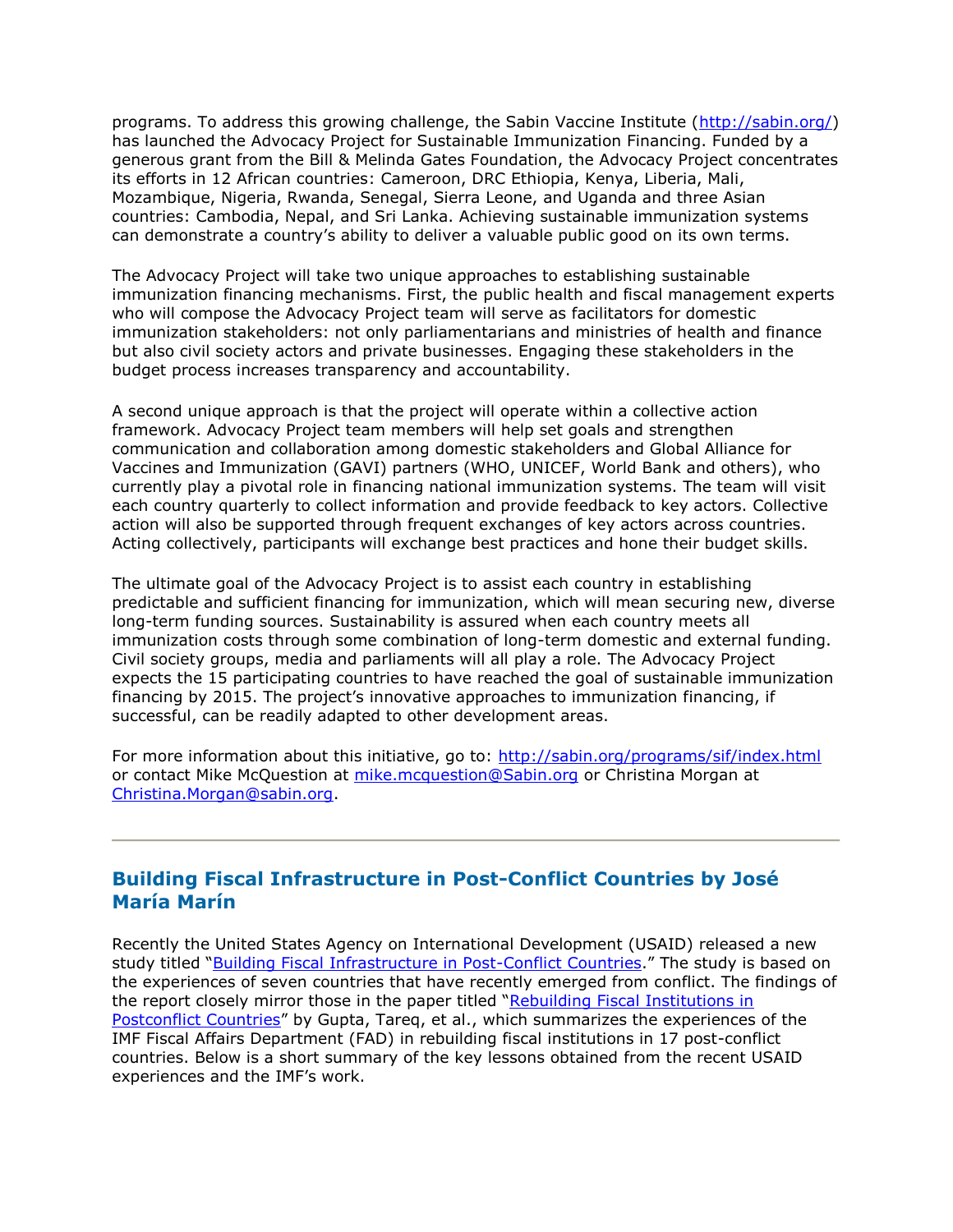Countries emerging from conflict depend on their fiscal institutions to help the normalization process, during which the government is called upon to begin rebuilding and to institute programs to heal grievances and stabilize the economy. In this respect, governments in post-conflict countries need to have a functioning system that will allow them to generate revenues and make expenditures in order to meet the needs of the country. The USAID report defines fiscal infrastructure as the systems that manage public revenues, public expenditure, fiscal policy analysis and policy making and the gathering and reporting of economic and fiscal statistics.

The countries included in the USAID report are Afghanistan, Angola, Bosnia and Herzegovina, El Salvador, Guatemala, Kosovo, and Liberia. The report identifies the common challenges facing the countries as well as key lessons that emerge from each country's experience. Lastly, the report delves into issues of the sequencing of activities, identifying those that are most urgent and should occur early in the process of rebuilding fiscal institutions.

#### **Lessons Learned**

Both studies shared some key findings, including the conclusion that expenditures should be one of the first issues addressed, especially because of the sudden demands for resources that reconstruction efforts require. The expenditure system must be simple, easily administered and transparent. To attain this, the FAD identifies two key steps: 1) creating a treasury and payment system, and 2) creating a single account for collecting revenues and disbursing payments to ensure comprehensiveness and accurate reporting.

Another of the priority areas identified in the USAID report is the need to get control over the receipts process. The demand for expenditures during reconstruction requires that simple systems be instituted to streamline the receipts process in order to collect taxes rapidly. Both reports emphasize the importance of initially focusing on indirect taxes – such as customs taxes — in order to raise funds quickly and simply. Although it is recognized that some of these taxes are suboptimal for the economy in the long run, it is a necessary evil in the short run. In addition, some of the fiscal institutions in post-conflict countries might not have the capacity to implement direct taxes, which are more complex to administer and guarantee compliance. Hence, a strategy of phasing in tax policies in a way that is consistent with the ability of the authorities to administer them and the economy to absorb them is important for rebuilding fiscal institutions in post-conflict countries.

Both reports note the importance of capacity building for the fiscal institutions. Although, this aspect of developing fiscal institutions is a long-term process, donors must make the effort to strengthen local capacities as soon as possible. Both administrative as well as analytical ability must be developed if the public financial management system is to be sustainable. The USAID report notes that the need to address weak statistical systems might be included in this process.

Lastly, both the FAD and the USAID report emphasize due to the large influx of donor assistance in post-conflict countries, coordination among donors is essential. Donors must do more than simply meet periodically to discuss the work they are doing individually, according to the USAID report, rather, the reconstruction process must be approached holistically by donors working toward the same goal.

There are several resources online on rebuilding fiscal institutions in post-conflict countries. More information regarding this topic can be found in the IMF's [PFM Blog,](http://blog-pfm.imf.org/pfmblog/) and on the USAID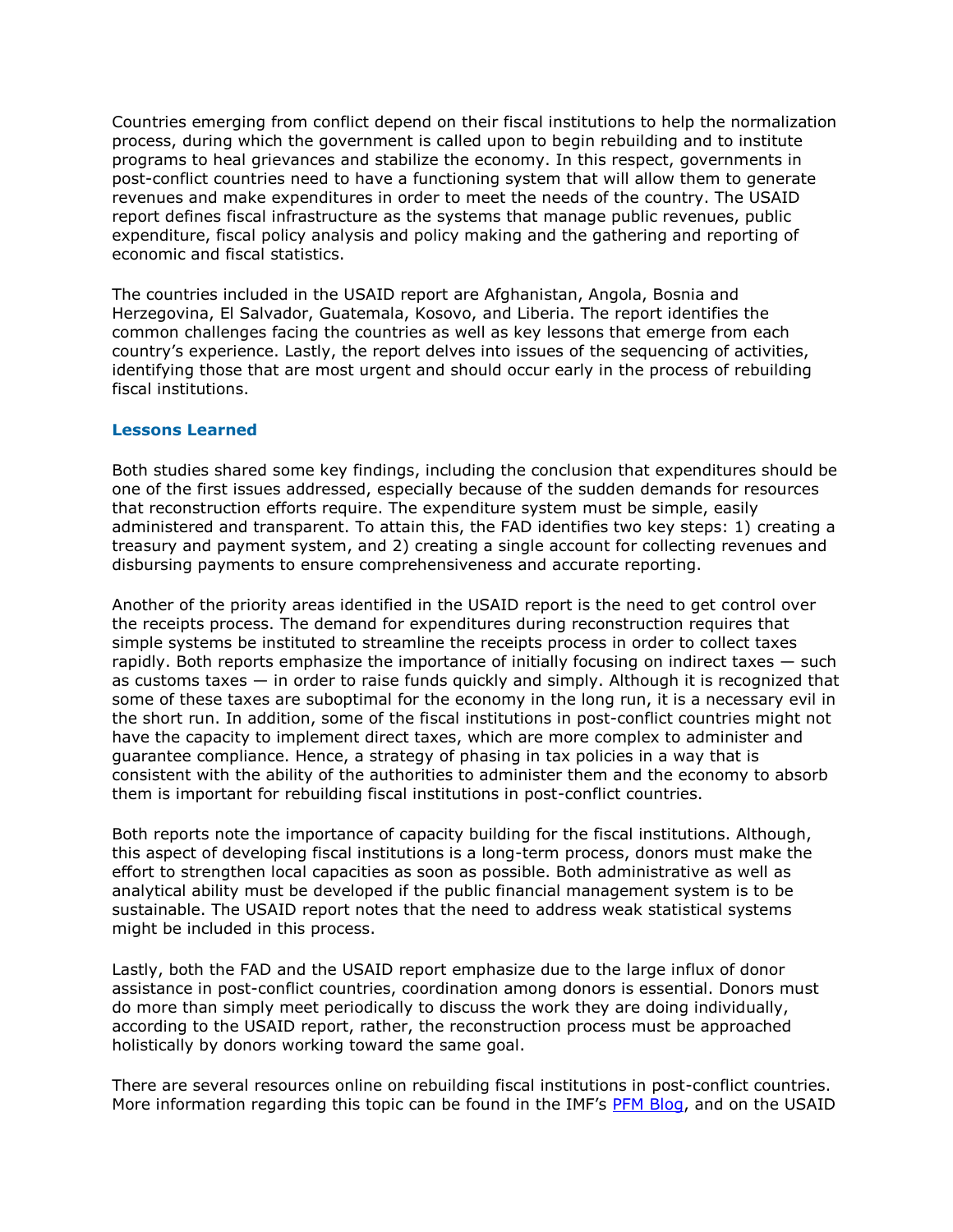website on fiscal reform at [http://www.fiscalreform.net/.](http://www.fiscalreform.net/) Additionally, the Center on International Cooperation of the New York University has a section dedicated to Public [Finance and Economic Recovery](http://www.cic.nyu.edu/peacebuilding/publicfinance.html) in post-conflict environments.

#### **Mobile Phones and NGO Advocacy. Interview with Katrin Verclas of Mobileactive.org by Robert Valencia**

With more than 3.5 billion cell phones being used across the world, mobile services are becoming a potential tool for nongovernmental organizations (NGOs) to use in advocacy and engagement strategies, revolutionizing the way organizations render services, provide access to information, and involve people in their efforts. For example, the American Red Cross has used SMS technology (short message service or text messaging) to bolster their relief efforts, allowing U.S. mobile customers to make a tax-deductible donation to the Red Cross simply by sending a text message containing the keyword "Help." As part of these special relief initiatives, the mobile carriers waived their usual high fees for so-called premium SMS.

We recently interviewed Katrin Verclas from Mobileactive.org on the advances in using mobile technology for advocacy purposes. A recognized expert in mobile communications for social impact, Verclas has led several nonprofit organizations, such as the NTEN: The Nonprofit Technology, and has served as a program officer at the Proteus Fund, focusing on the use of technology in civic and democratic participation and in government transparency.

#### **Background**

MobileActive.org is a growing international network of 3,000 volunteers — highly skilled practitioners, technologists, grassroots activists, NGO staff, intermediary organizations, content and service providers and organizations who fund mobile technology projects dedicated to the use of mobile phones to make the world a better place. Its mission is to increase the effectiveness of NGOs around the world and to recognize that the proliferation of mobile phones provides unprecedented opportunities for service and information delivery, organizing and communications. The members of the network seek to expand access to knowledge, ideas and experiences about the use of mobile technology for social impact; reduce learning costs for deploying mobile technology; accelerate NGOs" use of effective strategies and tactics of mobile advocacy; and provide a comprehensive platform for building partnerships and for facilitating access to technology and funding.

MobileActive.org members work together to create the resources NGOs need to effectively use mobile phones in their work: locally relevant content and services, support and learning opportunities, and networks that help participants connect with one another. With these things on hand, tens of thousands of NGOs will be in a better position to enrich and serve their communities.

*IBP:* What are some of the innovative ways in which advocates are using mobile phones?

*Katrin Verclas*: This is still an emerging field in which many organizations are trying out various approaches, some with some real success. There are several case studies that demonstrate the use of SMS in the advocacy work of such NGOs as Greenpeace, which was able to effectively advocate for a law by building a large database of supporters. About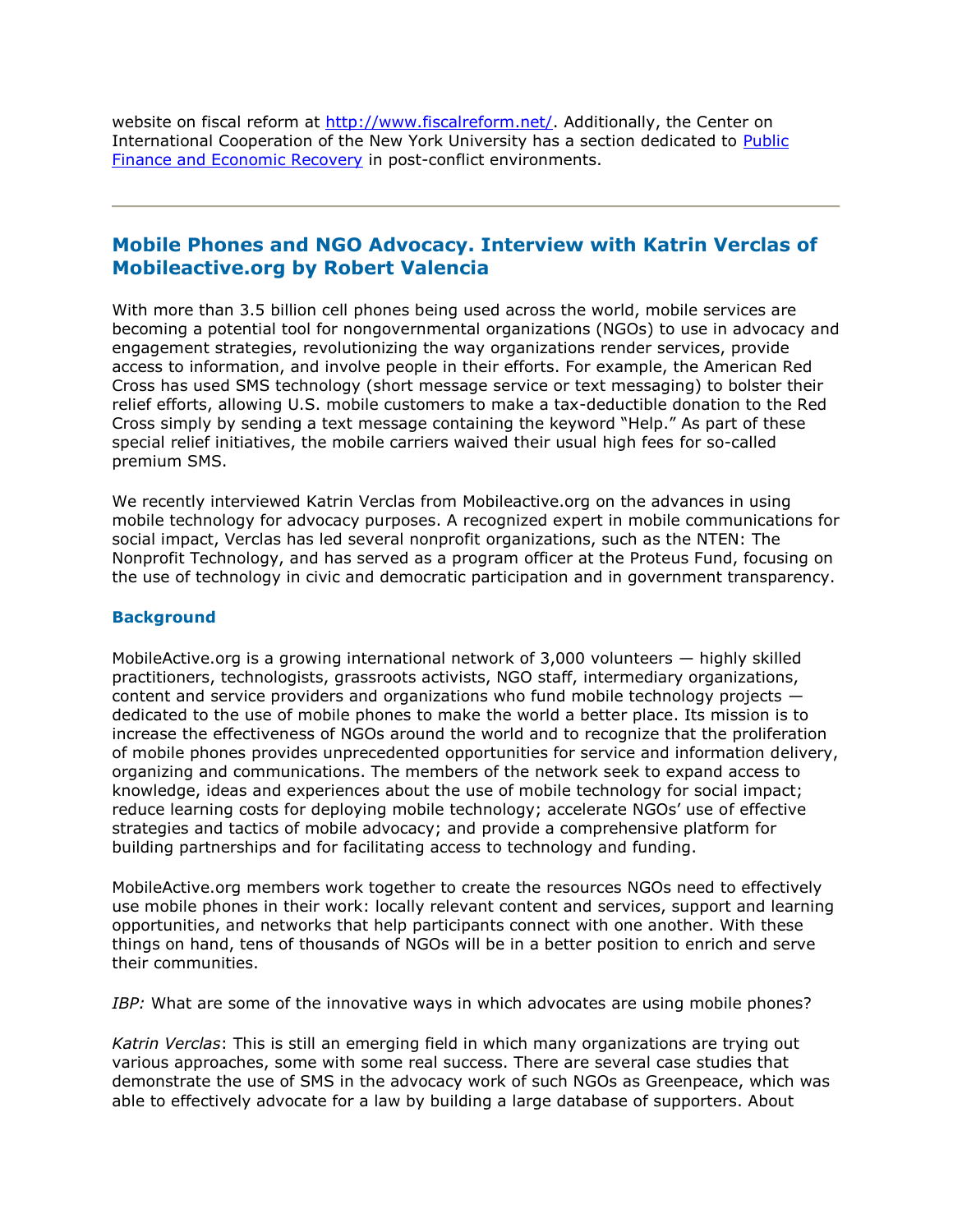300,000 phone numbers were collected from a web form, and an additional 50,000 were collected via other means, such as email or through volunteers stationed on busy streets. Other advocacy groups such as the World Wildlife Fund in South Africa have used so-called SMS information lines to inform buyers at the point of purchase via SMS whether the product (in this case, fish) the consumer is interested in is harvested in an environmentally responsible manner.

*IBP:* Are there any initiatives anywhere in the world that use mobiles for budget-related data collection, monitoring or advocacy?

*Katrin Verclas:* Not yet. However, we are exploring, together with several funders and advocacy organizations, how budget monitoring groups can use mobile technology and other new media in their campaigns and outreach. In the next few months, we will be doing a comprehensive assessment of budget monitoring groups and organizations concerned with government accountability to learn more about their information needs and how to integrate mobile phones into their work.

*IBP:* We have seen the pros of using cell phones for advocacy purposes. Are there any difficulties NGOs might face by using SMS, and how would you help them overcome these obstacles?

*Katrin Verclas:* Yes, using mobiles for advocacy and engagement is not easy. There are a number of barriers: lack of clear strategy, lack of technical know-how, lack of resources (i.e., money, as mobile campaigns can be costly), and lack of scalable tools and mobile applications. We have done a comparison of do-it-yourself tools, and many are lacking in functionality and ease of use and require significant technical capacity. In a growing number of countries, there are commercial vendors, mostly used for mobile marketing campaigns, which may be suitable in some cases for an advocacy campaign, as well. Lastly, there are security concerns in countries with repressive political environments — any organization looking to use mobiles needs to be keenly aware of the idiosyncrasies of mobiles and how to use mobile phones securely so to not endanger their work in any way.

*IBP:* What tips or suggestions would you offer to an organization that wants to start an advocacy campaign using mobile services?

*Katrin Verclas*: Advocacy campaigners need to think through their strategy carefully to determine where mobiles make the most sense and how to best integrate them into an overall strategy. Generally, mobiles as an interactive medium are useful in urgent alert situations and as a way to interact two-ways with their constituents. It is critically important to understand what mobile technology is great for and what it's not useful for in the context of a campaign. Integrating mobiles into an advocacy effort also means that you have to know your constituents well, understand how and for what they are using mobiles and then make your "ask" accordingly.

For other recommendations on running a mobile campaign, please visit the case studies in the MobileActive Strategy Guide on Advocacy [\(http://mobileactive.org/strategy-guide-2](http://mobileactive.org/strategy-guide-2-mobile-phones-advocacy-campaigns) [mobile-phones-advocacy-campaigns\)](http://mobileactive.org/strategy-guide-2-mobile-phones-advocacy-campaigns) and the case studies and materials on MobileActive.org related to advocacy [\(http://tinyurl.com/5jqvmb\)](http://tinyurl.com/5jqvmb). For more information on the network and mobile use for social impact, visit [http://mobileactive.org.](http://mobileactive.org/)

If you have ideas on how the use of mobile phones can enhance a budget advocacy campaign send an email to [info@internationalbudget.org.](mailto:info@internationalbudget.org)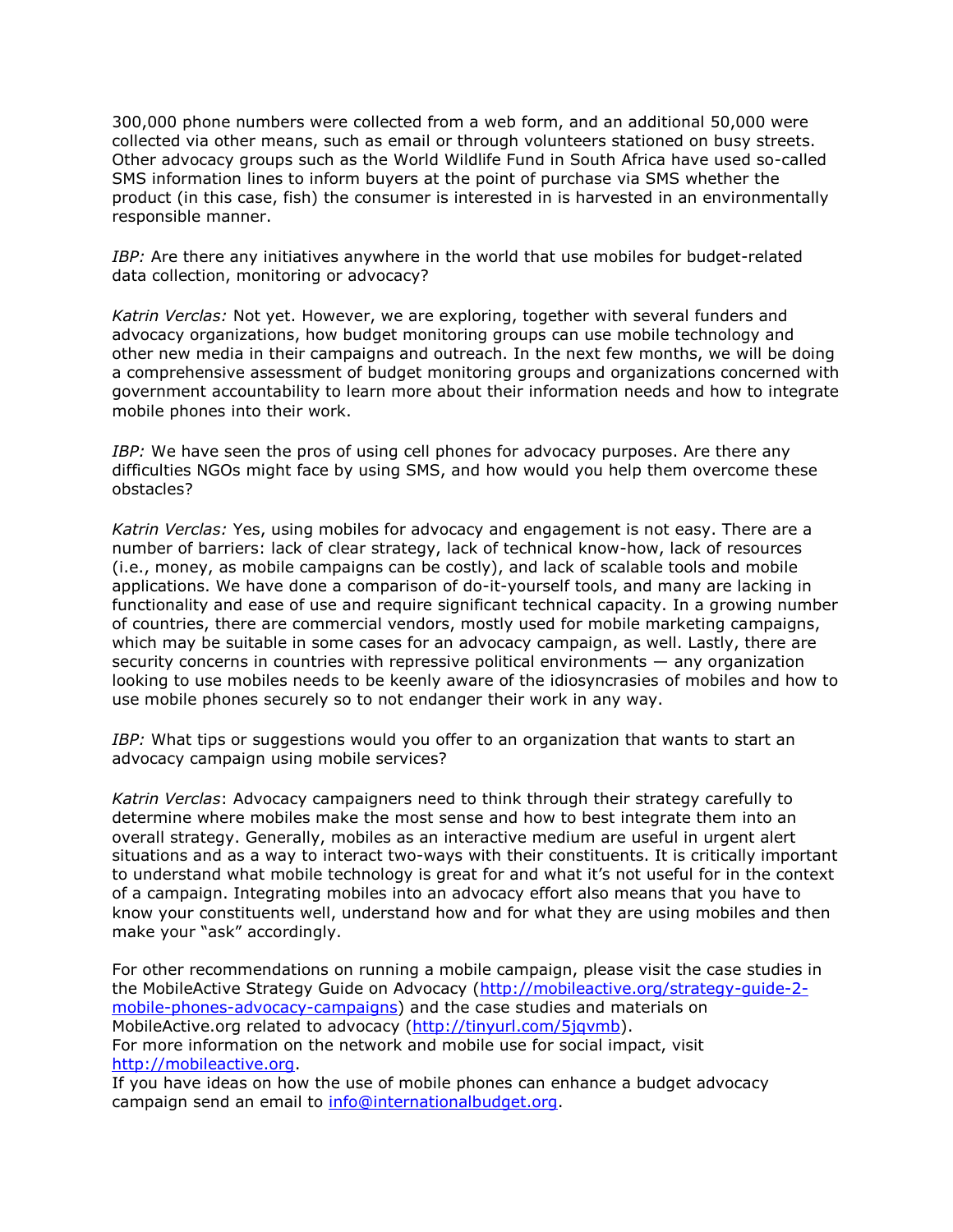### **Publish What You Fund (PWYF) Campaign Needs Your Support**

The Publish What You Fund (PWYF) Campaign is a new initiative to promote access to information, accountability and participation for more effective aid processes. This initiative has been developed by Access Info and Tiri [\(www.tiri.org\)](http://www.tiri.org/) in consultation with a working group of leading aid organizations (Action Aid, UK Aid Network, DATA, Aidinfo) and with input from International Alert, the International Budget Partnership and Article 19. PWYF is finalizing the campaign"s principles and is turning to the global budget monitoring community for feedback and reactions.

To review the principles, go to:<http://www.internationalbudget.org/PWYFConceptNote.pdf> and [http://www.internationalbudget.org/PWYFPrinciples.pdf.](http://www.internationalbudget.org/PWYFPrinciples.pdf) To send your feedback, contact Program Director Martin Tisne at Tiri: [martin.tisne@tiri.org.](mailto:martin.tisne@tiri.org) The deadline for comments is August 15, 2008.

### **New in the IBP Participatory Budgeting Theme Page**

A few new toolkits on participatory budgets that have surfaced recently can be found on the IBP website at: [http://www.internationalbudget.org/themes/PB/index.htm.](http://www.internationalbudget.org/themes/PB/index.htm)

#### *[Participatory Budgeting Unit](http://www.participatorybudgeting.org.uk/toolkit)*

The Participatory Budgeting Unit is a project of Church Action on Poverty in the UK, which supports public sector and community groups in developing participatory budgeting processes in their local areas within the UK. The toolkit is an easy to use "how to" guide for participatory budgeting for the UK.

#### *[Participatory Budgeting in Africa: A Training Companion with Cases from Eastern and](http://www.eldis.org/go/topics/resource-guides/manuals-and-toolkits&id=37111&type=Document)  [Southern Africa](http://www.eldis.org/go/topics/resource-guides/manuals-and-toolkits&id=37111&type=Document)*

Participatory budgeting in Africa is part of an effort to build the capacity of local government officials and their partners for greater accountability and good governance. This companion guide is aimed at helping local governments and other stakeholders prepare for, design, initiate and manage a participatory budgeting process by training key actors who initiate the budgeting processes.

#### **New World Bank Publications**

Two new World Bank publications in the Public Sector Governance and Accountability series have been released:

#### *[Local Public Financial Management](http://siteresources.worldbank.org/PSGLP/Resources/LocalPublicFinancialManagement.pdf)*

The volume provides an overview of local government financial accounting and reporting. Practical guidance is imparted on how and when to use debt, how to assess debt affordability, what debt to use, how to issue debt, and how to manage debt. The use of internal controls and audits to ensure efficiency and integrity is highlighted.